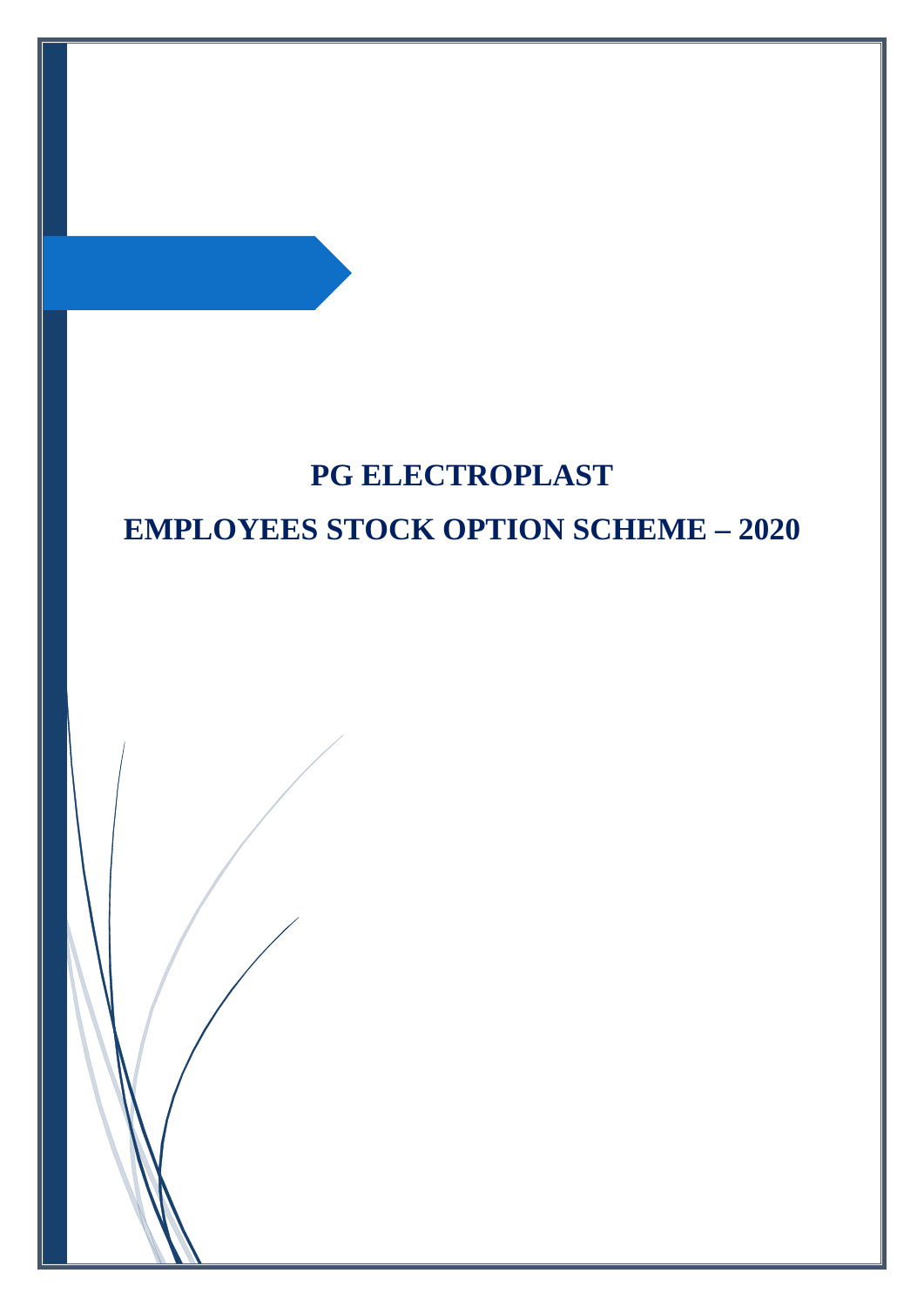#### **PART A: STATEMENT OF RISKS**

An investment in Equity Shares / Options are subject to risk as the value of Equity Shares may go down or go up. You should carefully consider all the information in this Scheme, including the risks and uncertainties described below, before making an investment in the Equity Shares. If profitability and financial condition of the Company gets affected, the price of our Equity Shares / Options could decline and you may lose all or part of your investment in the Equity Shares / Options. Unless specified or quantified in the Scheme, we are not in a position to quantify the financial or other implication of any of the risks.

In addition, Options are subject to the following additional risks:

- **1. Concentration:** The risk arising out of any fall in value of Shares is aggravated if the Employee's holding is concentrated in the Shares of a single Company.
- **2. Leverage:** Any change in the value of the Share can lead to a significantly larger change in the value of the Options.
- **3. Illiquidity:** The Options cannot be transferred to anybody and therefore the Employees cannot mitigate their risks by selling the whole or part of their benefits before they are exercised.
- **4. Vesting:** The Options will lapse if the employment is terminated prior to vesting. Even after the Options are vested, the unexercised Options may be forfeited if the Employee is terminated for gross misconduct.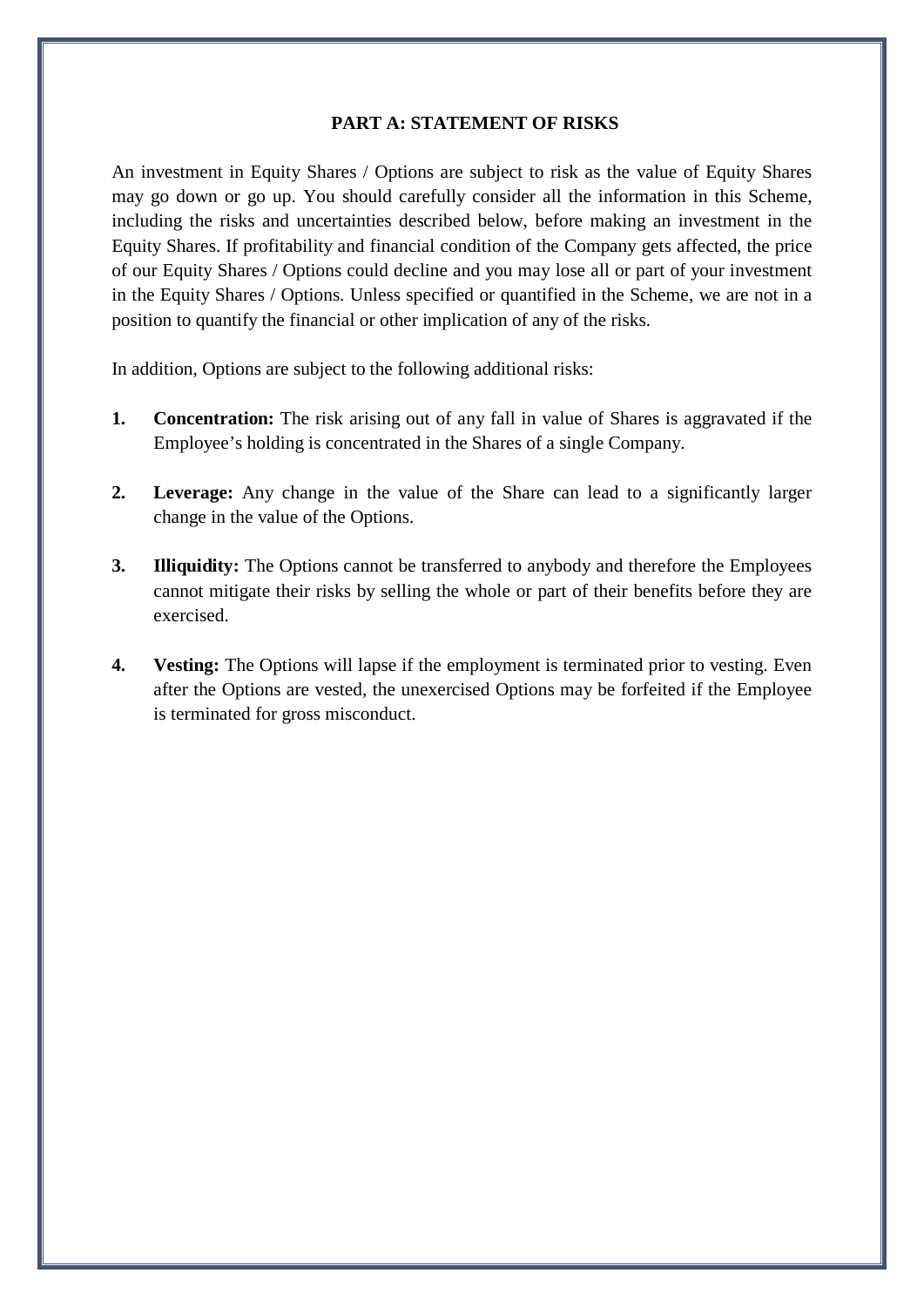## **PART B: INFORMATION ABOUT THE COMPANY**

#### **1. Business Profile of the Company**

PG Electroplast Limited was incorporated on March 17, 2003. Its CIN is L32109DL2003PLC119416 and is presently having its registered office at DTJ 209, 2<sup>nd</sup> Floor DLF Tower-B, Jasola, New Delhi - 110025.

#### **Main Objects of the Company are as follows:**

- To carry on the business of manufacturers, distributors, importers, exporters, buyers, sellers, agent and- stockiest of and to market, hirer, lease, rent out, assemble, alter, install, service, design, research and improve, develop, exchange, maintain, repair, refurnish, store and otherwise deal in any manner in all type of plastic moulded/extruded goods, all types of electrical and electronic goods, including television, video cassette display, digital video display, computer data processing applications both hardware & software, telephone exchanges, telephone instruments, fax machines, recording instruments and devices, electrical measuring and testing equipments, and any other system of telecommunication whether consisting of sounds, electrical pulses, visual images or otherwise, either alone or in combination, and whether electronic, electrical or mechanical or otherwise or any combination thereof and all systems apparatus, equipment, raw material, components, spare parts and fitting thereof and other related products and accessories thereto.
- To carry on the business of manufacturing, distributors, importers & exporters, buyers, sellers, agents & stockists of and to market, hire, lease, rent out, assemble, alter, install, service, design, research & improve, develop, exchange, maintain, repair, refurbish, store and otherwise deal in any manner in all types of Light Emitting Diode (LED) / Compact Fluorescent Lamp (CFL) photovoltaic lighting systems including solar lantern, home lights and street lights, luminaries, and other solar powered products/projects, assemblies/sub-assemblies thereof, solar power plants, grid & off grid, solar photovoltaic water pumping systems, wind power generation systems, solar water heaters and all other present and upcoming Products related to new and renewable energy sources; domestic home appliances including all types of white goods, brown goods and office appliances, stabilizers, inverters, converters, uninterrupted power supplies, medical & surgical apparatus, computers & monitors and display devices either alone or in combination and whether electronic, electrical & mechanical or otherwise or any combination thereof and all types of equipment, raw material, components, spare parts and fitting thereof and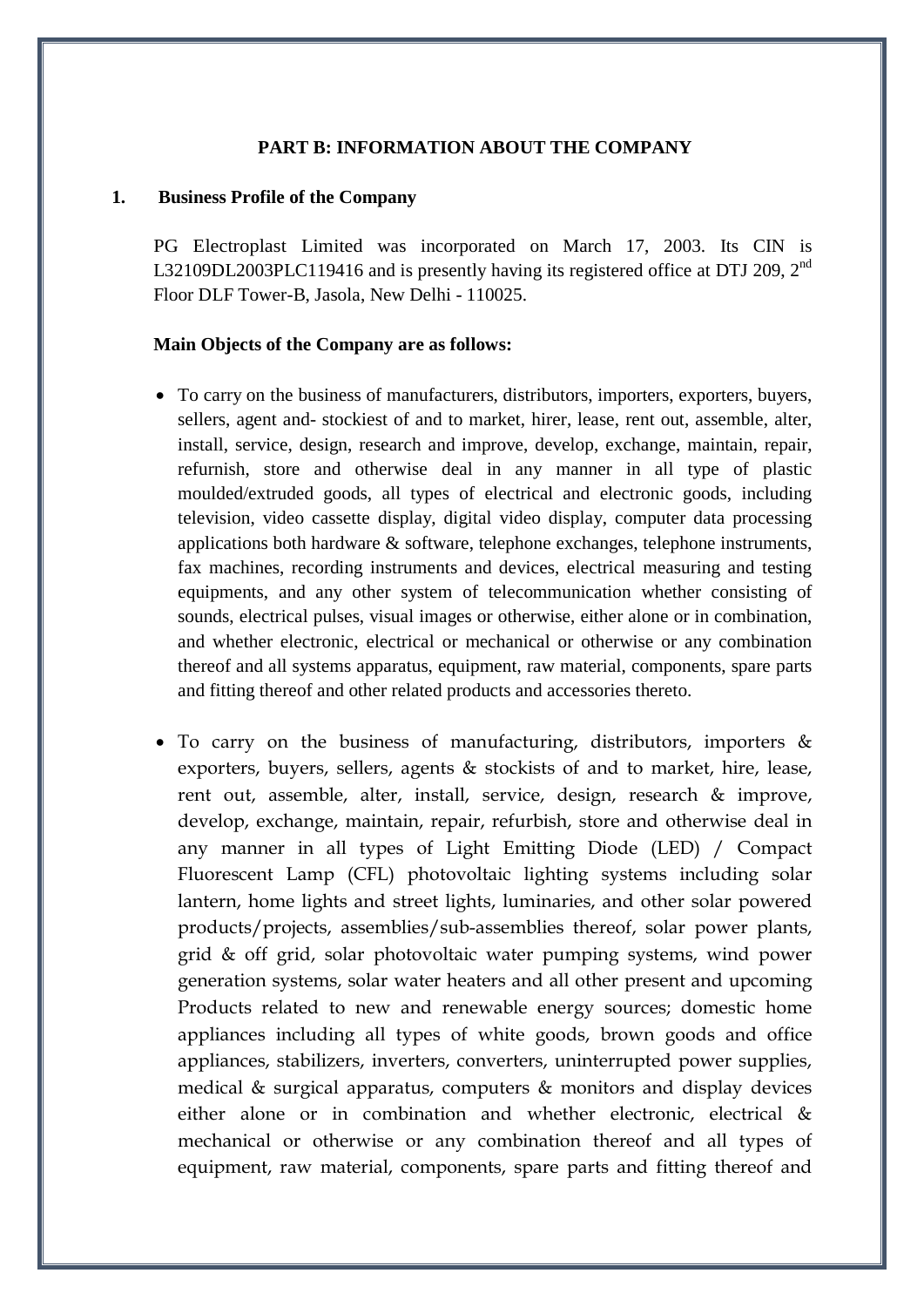other related products and accessories thereto.

• To deal in, purchase, sell, import, export, exchange barter, or supply and or to act as principal, dealers, traders, agents, sub-agents, representative of manufacturers either solely or in conjunction with others and either by or through agents, sub-contractors, trustees or otherwise for all kind of Indian/Foreign manufactured goods, intermediate products, commodities, raw materials, services in the foreign countries and vice-versa and to establish or maintain services, branch or branches, agent or agents, anywhere in the world in connection with the business of the company as referred to in the sub-clause  $1 & 2$  above

## **2. Abridged Financial Information**

The financial information of the Company including Balance Sheet, Profit and Loss Statement, Cash Flow Statement and Auditors report for the last 5 (Five) years is available at the website of the Company.

## **3. Risk Factors for the Company**

The Company's business is subject to various certain generic risks and industry specific risks including those specified below:

## **3.1 Industry Specific Risks:**

Change in government regulations or their implementation could disrupt the operations and adversely affect the business and results of the Company, due to which Company may incur increased cost and penalties.

## **3.2 Dynamic scenario:**

Change in technology may render our current technology obsolete and require us to make substantial investment which could affect the Company finance and operation.

# **3.3 Political instability or changes in the Government in India or in the Government of the states where we operate could cause us significant adverse effects:**

We are incorporated in India and most of our operations, assets and personnel are located in India. Consequently, our performance and the market price and liquidity of the Equity Shares may be affected by changes in exchange rates and controls, interest rates, government policies, taxation, social and ethnic instability and other political and economic developments affecting India.

The government has traditionally exercised, and continues to exercise, a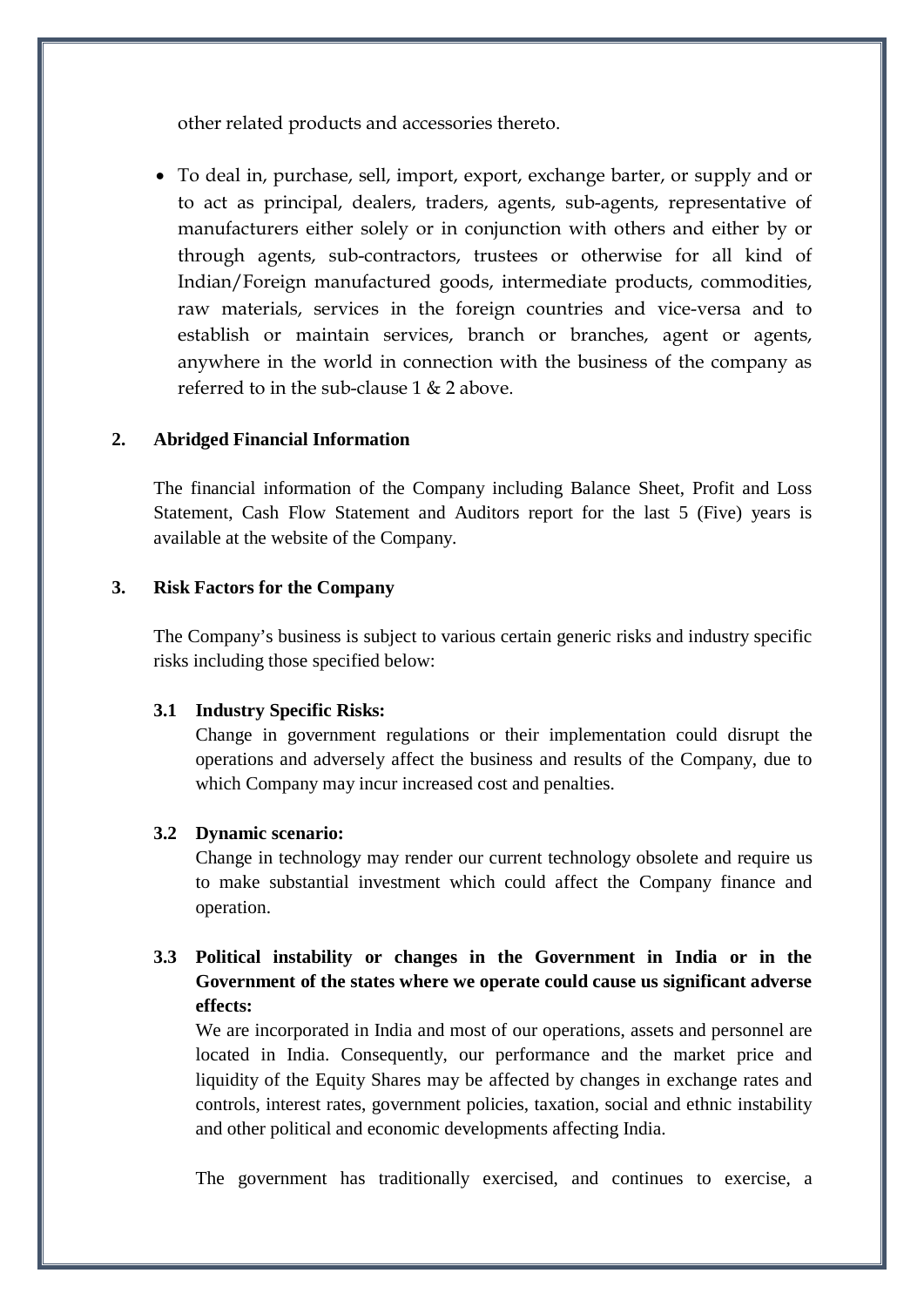significant influence over many aspects of the economy. Our business is also impacted by regulation and conditions in the various states in India where we operate. Since 1991, successive governments have pursued policies of economic liberalisation and financial sector reforms. However, there can be no assurance that such policies will be continued. Any political instability could affect the rate of economic liberalisation, specific laws and policies affecting foreign investment, the power industry or investment in our Equity Shares. A significant change in the government's policies, in particular, those relating to our field, could adversely affect our business, results of operations, financial condition and prospects and could cause the price of our Equity Shares to decline.

**3.4 Increase in prices:** Significant increases in market prices of essential raw materials, energy or transportation, as well as supply disruptions, could adversely affect our results of operations.

#### **3.5 Risk arising from changes in interest rates and banking policies:**

Increased interest rates will have a bearing on profitability and credit controls will have an effect on our liquidity and will have serious effects on adequate working capital requirements. We are dependent on various banks for arranging of our working capital requirement etc. Accordingly, any change in the existing banking policies or increase in interest rates may have an adverse impact on profitability of our Company.

The above risks and uncertainties include but are not limited to risks and uncertainties relating to dependencies on few customers and suppliers, changes in the regulatory framework, adverse development in the any of the customer industries to whom substantial part of the product is given, downgrading of credit worthiness, political instability, legal restrictions and general economic conditions affecting the industry.

#### **4. Continuing Disclosure Requirement:**

The Grantee would be entitled to receive copies of all documents that are sent to the members of the Company. This shall include the annual accounts of the Company as well as notices of the meetings and the accompanying explanatory statements.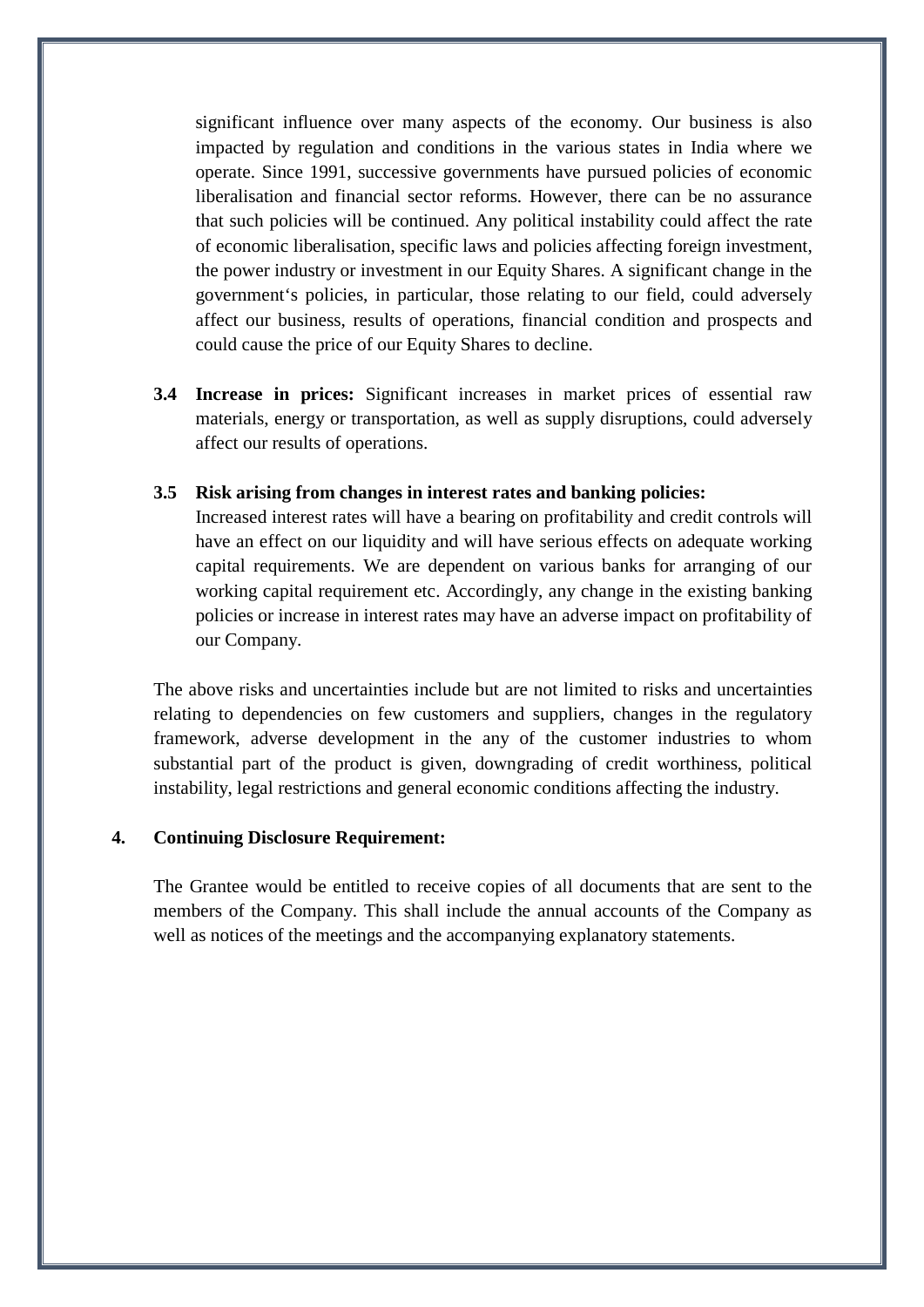## **PART C: PG ELECTROPLAST EMPLOYEES STOCK OPTION SCHEME – 2020**

## **1. Introduction:**

- **1.1** This Scheme shall be called the "PG Electroplast Employees Stock Option Scheme – 2020" hereinafter referred as "the Scheme".
- **1.2** The Scheme was approved by the Board of Directors and the Shareholders of the Company on November 05, 2020 and February 28, 2021 respectively.
- **1.3** The Scheme shall be effective from February 28, 2021 i.e. the day of Shareholders approval.

## **2. Term of the Scheme:**

- **2.1** The Scheme shall continue in effect unless terminated by the Board of Directors.
- **2.2** Any such termination of the Scheme shall not affect Options already granted and such Options shall remain in full force and effect as if the Scheme had not been terminated unless mutually agreed otherwise between the Grantee / Nominee / Legal Heirs and the Company.

#### **3. Purpose of the Scheme:**

- **3.1** The Purpose of the Scheme includes the followings:
	- **3.1.1** To motivate the Employees to contribute to the growth and profitability of the Company.
	- **3.1.2** To retain the Employees and reduce the attrition rate of the Company.
	- **3.1.3** To achieve sustained growth and the creation of Shareholder value by aligning the interests of the Employees with the long-term interests of the Company.
	- **3.1.4** To create a sense of ownership and participation amongst the Employees to share the value they create for the Company in the years to come, and
	- **3.1.5** To provide additional deferred rewards to Employees.

## **4. Definitions:**

**4.1** In this Scheme, except where the context otherwise requires, the following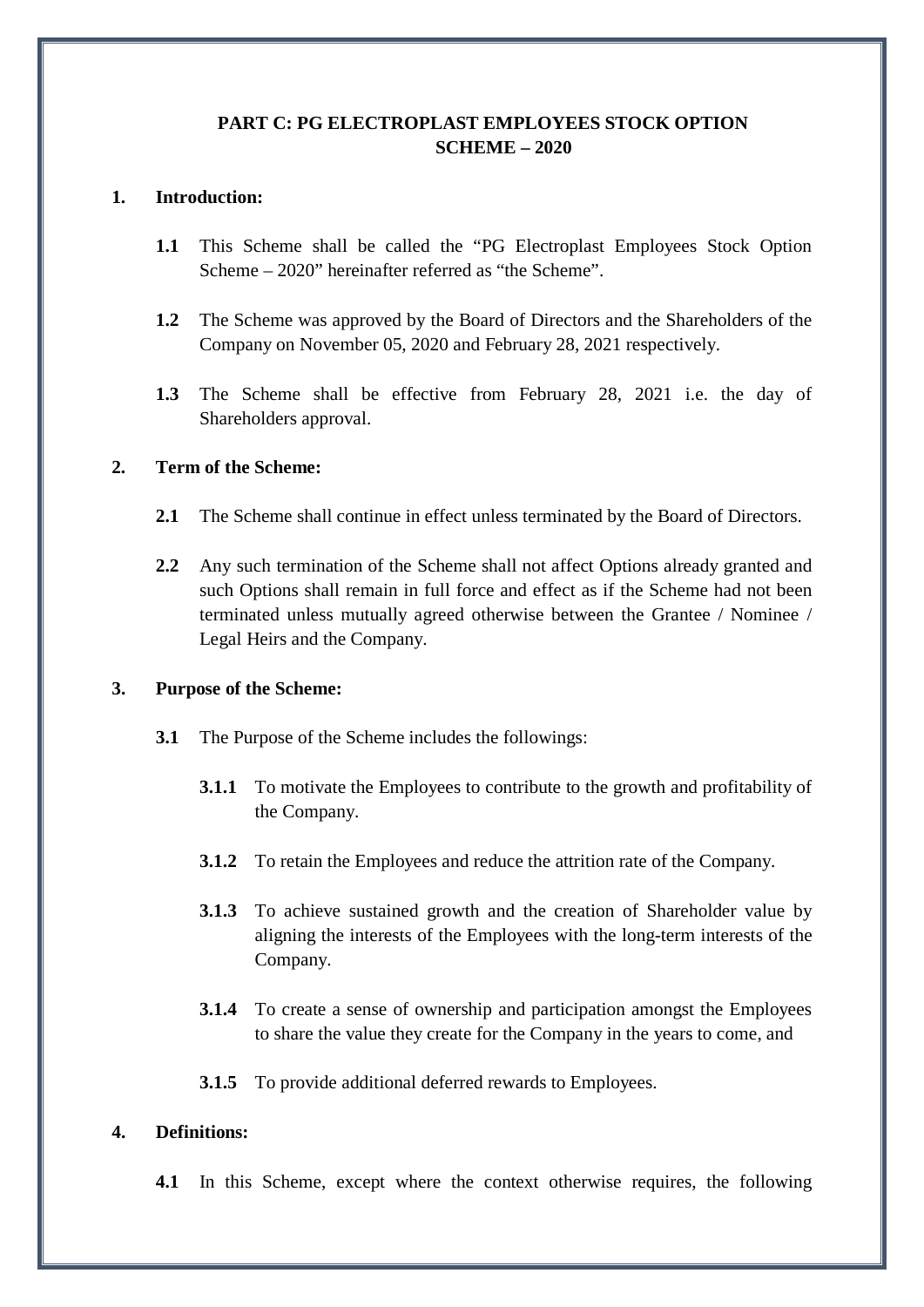expressions or terms shall have the meanings indicated there against.

- **4.1.1 "Applicable Law"** means every law relating to Employee Benefit Schemes in force, including, without limitation to, Companies Act, 2013, SEBI (SBEB) Regulations, as amended, and all relevant revenue, tax, securities or exchange control regulations or corporate laws of India to the extent applicable.
- **4.1.2 "Associate Company"** shall have the same meaning as defined in section 2(6) of the Companies Act. 2013, as amended from time to time.
- **4.1.3 "Board of Directors"** means the Board of Directors of the Company.
- **4.1.4 "Body Corporate"** shall have the same meaning as defined in section 2(11) of the Companies Act. 2013, as amended from time to time.
- **4.1.5 "Cashless Exercise"** means making of an application in such manner and on such format as may be prescribed by the Committee, from time to time, by the Grantee to the Company and the Trust directing the Trust to sell the Shares (either wholly or to the extent of the payable exercise price, applicable taxes and other amount if any,) and transferring the net sale proceeds after adjustment of Exercise Price, applicable income tax amounts and other amounts, if any or the remaining Shares, as the case may be, in accordance with the terms and conditions of the Scheme.
- **4.1.6 "Committee"** means Nomination and Remuneration Committee of the Company constituted by the Board of Directors and is designated as Compensation Committee for the purpose of monitoring, administering, superintending, and implementing the Scheme in compliance with SEBI (SBEB) Regulations.
- **4.1.7 "Company"** means PG Electroplast Limited.
- **4.1.8 "Corporate action"** means a change in the capital structure of the Company as a result of Bonus Issue, Rights Issue, Split of Shares and Consolidation of Shares.
- **4.1.9 "Directors"** means a Director appointed to the Board of Directors of the Company.
- **4.1.10 "Employee"** means:
	- **a.** A permanent Employee of the Company who has been working in India or outside India; or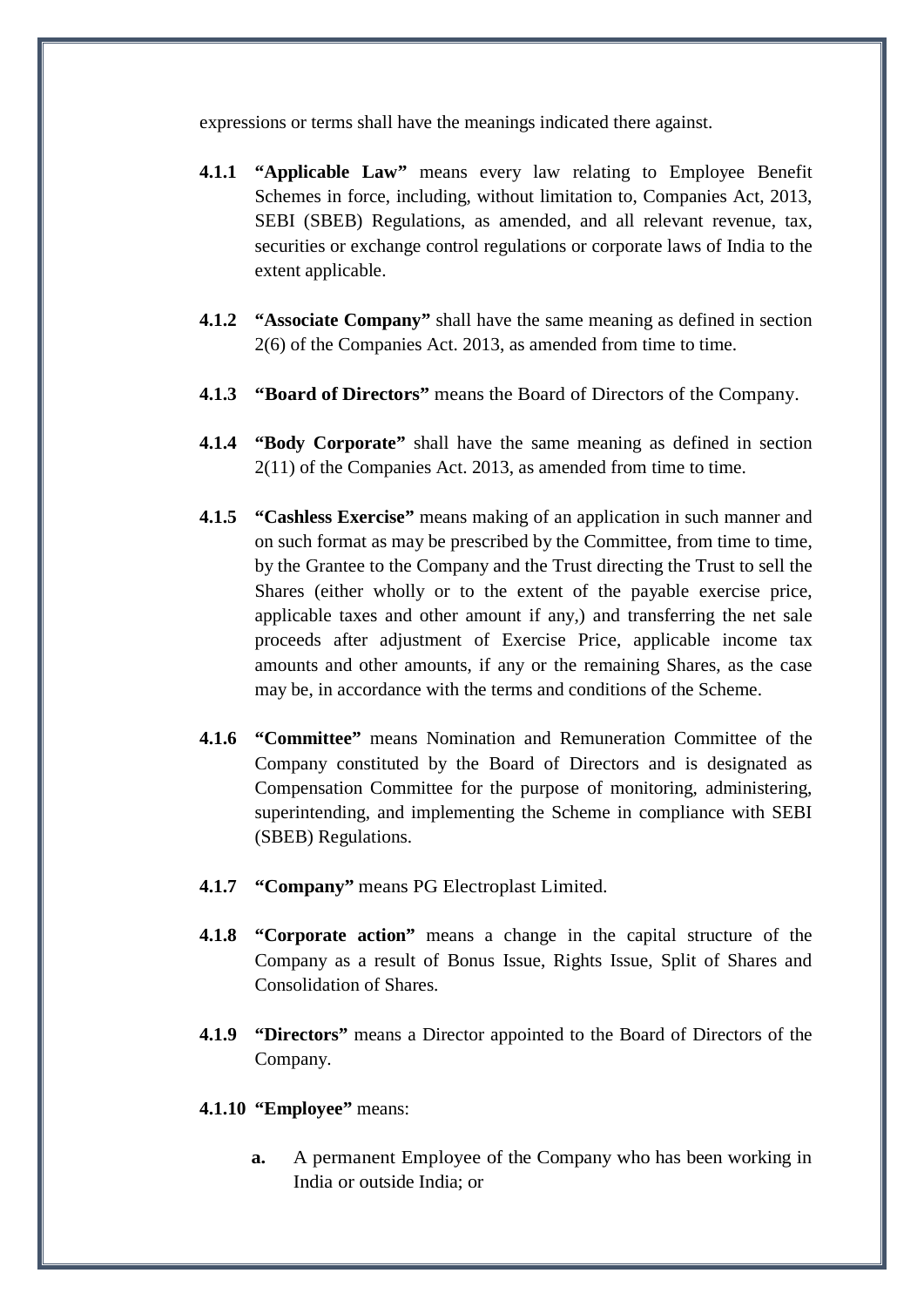- **b.** a Director of the Company, whether a Whole Time Director or not but excluding an Independent Director and Non – Executive Director; or
- **c.** an Employee as defined in clause (a) or (b) of a Subsidiary, in India or outside India, of the Company

But does not include:

- **a.** an Employee who is a Promoter or a person belonging to the Promoter Group; or
- **b.** A Director who either himself or through his Relative or through any Body Corporate, directly or indirectly, holds more than ten percent of the outstanding Shares of the Company.
- **4.1.11 "Eligibility Criteria"** means the criteria, as may be determined from time to time by the Committee, for grant or vesting of Options.
- **4.1.12 "Exercise"** means making of an application, in such manner and on such format as may be prescribed by the Committee, from time to time, by the Grantee, to the Company and the Trust for issue of Shares, against vested Options.
- **4.1.13 "Exercise Period"** means the time period after vesting within which a Grantee should exercise / cashless exercise.
- **4.1.14 "Exercise Price"** means the price payable by the Grantee for exercising / cashless exercising the Options vested in him in pursuance to the Scheme.
- **4.1.15 "Grant"** means the issue of Options to the Grantee under the Scheme.
- **4.1.16 "Grant Date"** means the date on which the Options are granted to an Employee.
- **4.1.17 "Grantee"** shall mean Employee to whom Options have been granted under the Scheme.
- **4.1.18 "Independent Director"** shall have the same meaning as defined in regulation 16 of SEBI (LODR) Regulations and section 2(47) of the Companies Act. 2013, as amended from time to time.
- **4.1.19 "Market price"** means the latest available closing price on a recognized stock exchange on which the Shares of the Company are listed on the date immediately prior to the relevant date.

*Explanation – If the Shares of the Company got listed on more than one*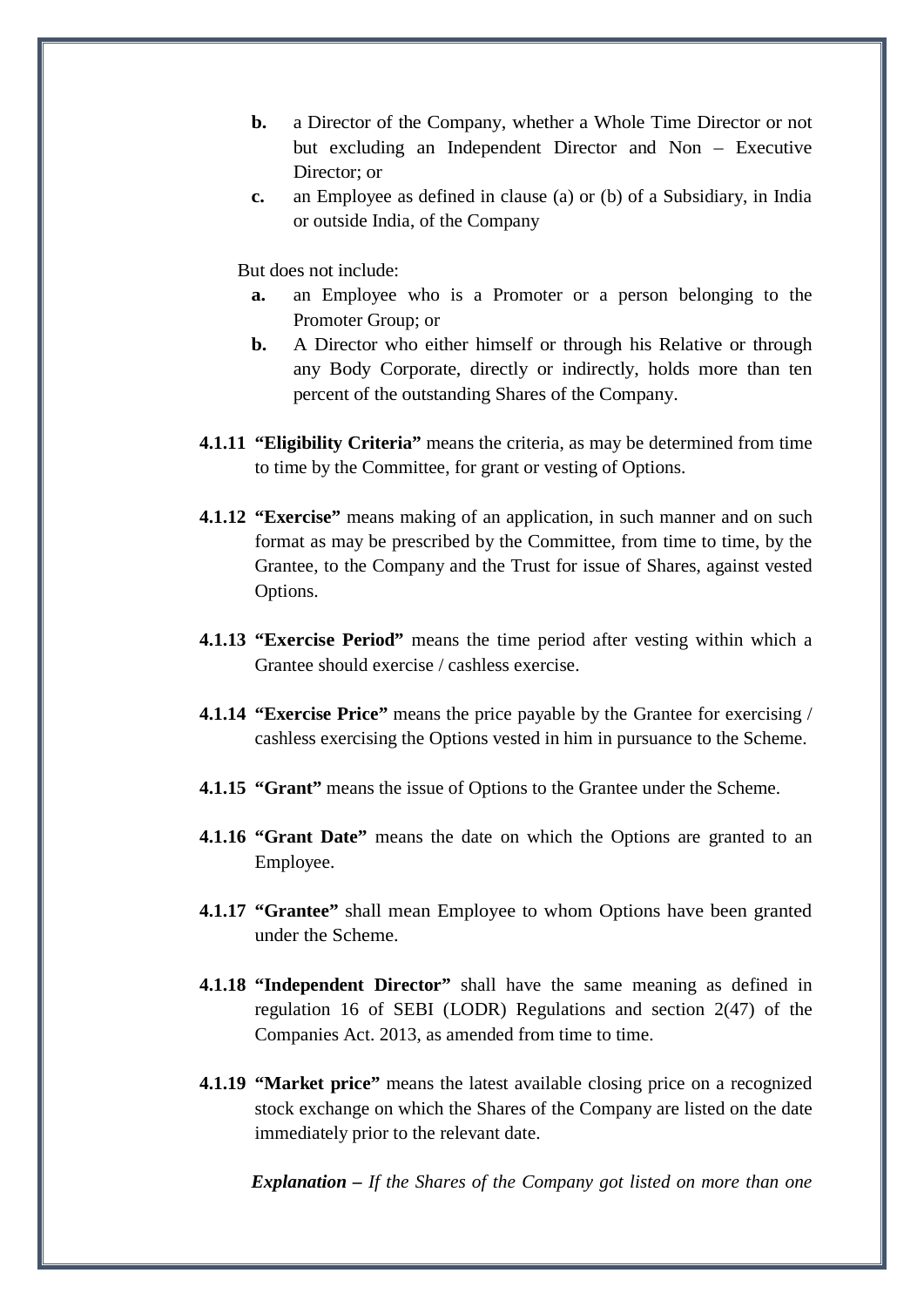*stock exchange, then the closing price on the stock exchange having higher trading volume shall be considered as the market price.*

- **4.1.20 "Options / Employee Stock Options"** means a right but not an obligation granted to a Grantee to purchase or subscribe at a future date, the Shares offered by the Company, directly or indirectly, at a pre – determined price, in accordance with this Scheme.
- **4.1.21 "Permanent Disability"** means any disability of whatsoever nature, be it physical, mental or otherwise, which incapacitates or prevents or handicaps a Grantee from performing any specific job, work or task which the said Grantee was capable of performing immediately before such disablement, as determined by the Board of Directors based on a certificate of a medical expert identified by the Company.
- **4.1.22 "Promoter"** shall have the same meaning as defined in regulation 2 of SEBI (SBEB) Regulations, as amended from time to time.
- **4.1.23 "Promoter Group"** shall have the same meaning as defined in regulation 2 of SEBI (SBEB) Regulations, as amended from time to time.
- **4.1.24 "Relative"** shall have the same meaning as defined in section 2(77) of the Companies Act. 2013, as amended from time to time.
- **4.1.25 "Relevant date"** means the date of the meeting of the Committee on which the grant is made.
- **4.1.26 "Scheme"** shall mean the PG Electroplast Limited Employee Stock Option Scheme – 2020 and shall include any alteration(s), amendment(s), addition(s), deletion(s), modification(s), or variation(s) thereof from time to time.
- **4.1.27 "SEBI (SBEB) Regulations"** means the Securities and Exchange Board of India (Share Based Employee Benefits) Regulations, 2014 and shall include any alteration(s), amendment(s), addition(s), deletion(s), modification(s), or variation(s) thereof.
- **4.1.28 "SEBI (LODR) Regulations"** means the Securities and Exchange Board of India (Listing Obligations and Disclosure Requirements) Regulations, 2015 and shall include any alteration(s), amendment(s), addition(s), deletion(s), modification(s), or variation(s) thereof.
- **4.1.29 "Shares"** means Equity Shares of the Company.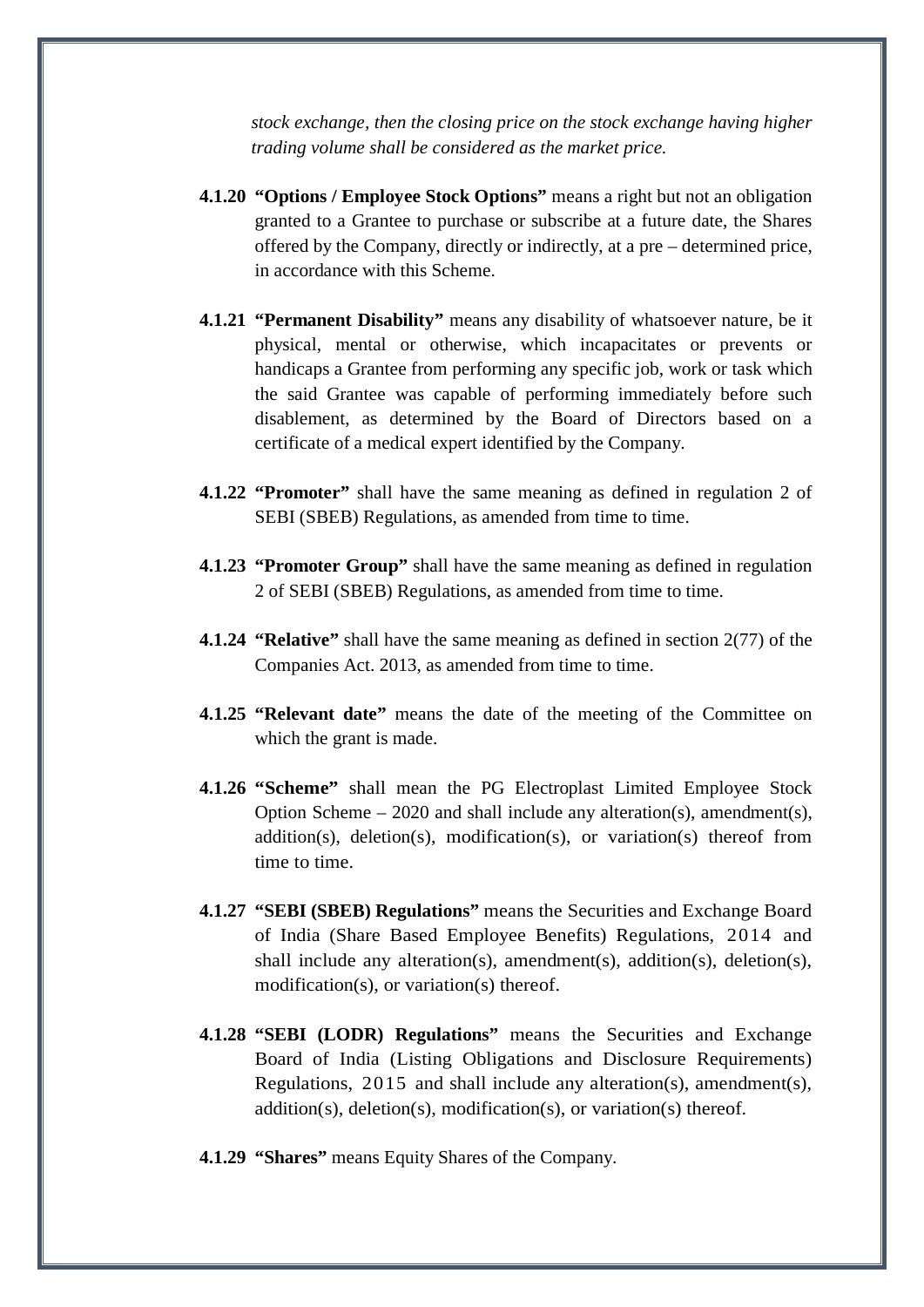- **4.1.30 "Subsidiary"** shall have the same meaning as defined in regulation 2 of SEBI (LODR) Regulations and section 2(87) of the Companies Act. 2013, as amended from time to time.
- **4.1.31 "Trust"** shall mean PG Electroplast Limited Employees Welfare Trust established by the Company under the provisions of Indian Trust Act, 1882, including any statutory modification or re-enactment thereof, for implementing the Scheme.
- **4.1.32 "Unvested Option"** means an Option, which is not vested.
- **4.1.33 "Vested Option"** means an Option, which has vested in pursuance to the Scheme and has thereby become exercisable.
- **4.1.34 "Vesting"** means the process by which the Grantee becomes entitled to receive the benefit of a grant made to him under the Scheme.
- **4.1.35 "Vesting Date"** means the date on and from which the Option vests with the Grantees and there by becomes exercisable.
- **4.1.36 "Vesting period"** means the period during which the vesting takes place.
- **4.1.37 "Whole Time Director"** shall have the same meaning as defined in section 2(94) of the Companies Act. 2013, as amended from time to time.

#### **Interpretation:**

#### **In this document, unless the contrary intention appears:**

- **a)** The singular includes the plural and vice versa;
- **b)** The word "person" includes an individual, a firm, a body corporate or unincorporated body or authority;
- **c)** Any word or expression importing the masculine, feminine or neutral genders only, shall be taken to include all three genders.
- **d)** Any word which is not defined under the Scheme shall be interpreted in line with SEBI (SBEB) Regulations.
- **e)** Articles headings are for information only and shall not affect the construction of this document.
- **f)** A reference to an article is respectively a reference to an article of this document.
- **g)** Reference to any Act, Rules, Statute or Notification shall include any statutory modification, substitution or re-enactment thereof.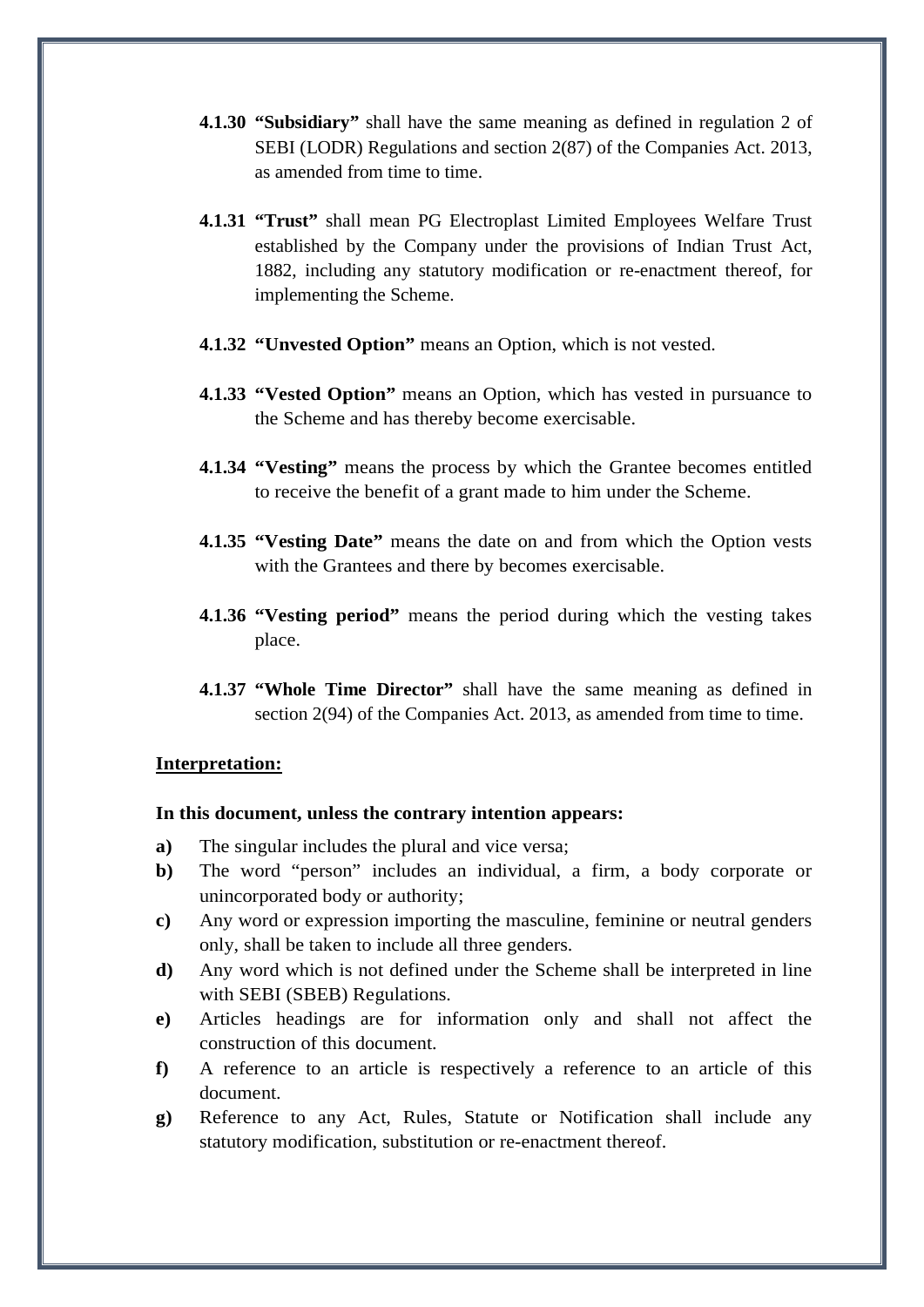## **5. Implementation & Administration:**

- **5.1** The Scheme shall be implemented through Trust Route wherein the Trust shall acquire the Shares either from:
	- **5.1.1** Secondary acquisition from the market and/ or
	- **5.1.2** Direct allotment of the Company.
- **5.2** The Shares so acquired by the Trust will either be:
	- **5.2.1** transferred to the Grantees as and when the Options are exercised and/or
	- **5.2.2** will be sold by the Trust (either wholly or to the extent of the payable exercise price, applicable taxes and other amount if any,) and transferring the net sale proceeds after adjustment of Exercise Price, applicable income tax amounts and other amounts, if any or the remaining Shares, as the case may be, in accordance with the terms and conditions of the Scheme.
- **5.3** Subject to applicable laws and the framework laid down by the Board of Directors, the Scheme shall be administered by the Committee which shall delegate some or all of its power to the Trust or any other Committee or Persons for proper administration of the Scheme.
- **5.4** The Committee is authorized to interpret the Scheme, to establish, amend and rescind any rule(s) and regulation(s) relating to the Scheme and to make any other determinations that it deems necessary or desirable for the administration and implementation of the Scheme.
- **5.5** Any decision of the Committee in the interpretation and administration of the Scheme, as described herein, shall lie within its sole and absolute discretion and shall be final, conclusive and binding on all the parties concerned (including but not limited to, Grantee and/or Employee and their Nominees / Legal heirs).
- **5.6** The Committee shall subject to applicable laws, inter alia, have powers to do following:
	- **5.6.1** To delegate its duties and powers in whole or in part as it may decide from time to time to any person or Committee or Trust.
	- **5.6.2** To decide upon stopping the Options which were lapsed, forfeited or surrendered under any provisions of the Scheme from re granting.
	- **5.6.3** To increase or decrease the pool of Options to be granted under Scheme.
	- **5.6.4** To increase or decrease the pool of Shares to be issued under Scheme.
	- **5.6.5** To identify the Employees eligible to participate in the Scheme.
	- **5.6.6** To finalize the eligibility criteria for grant of Options.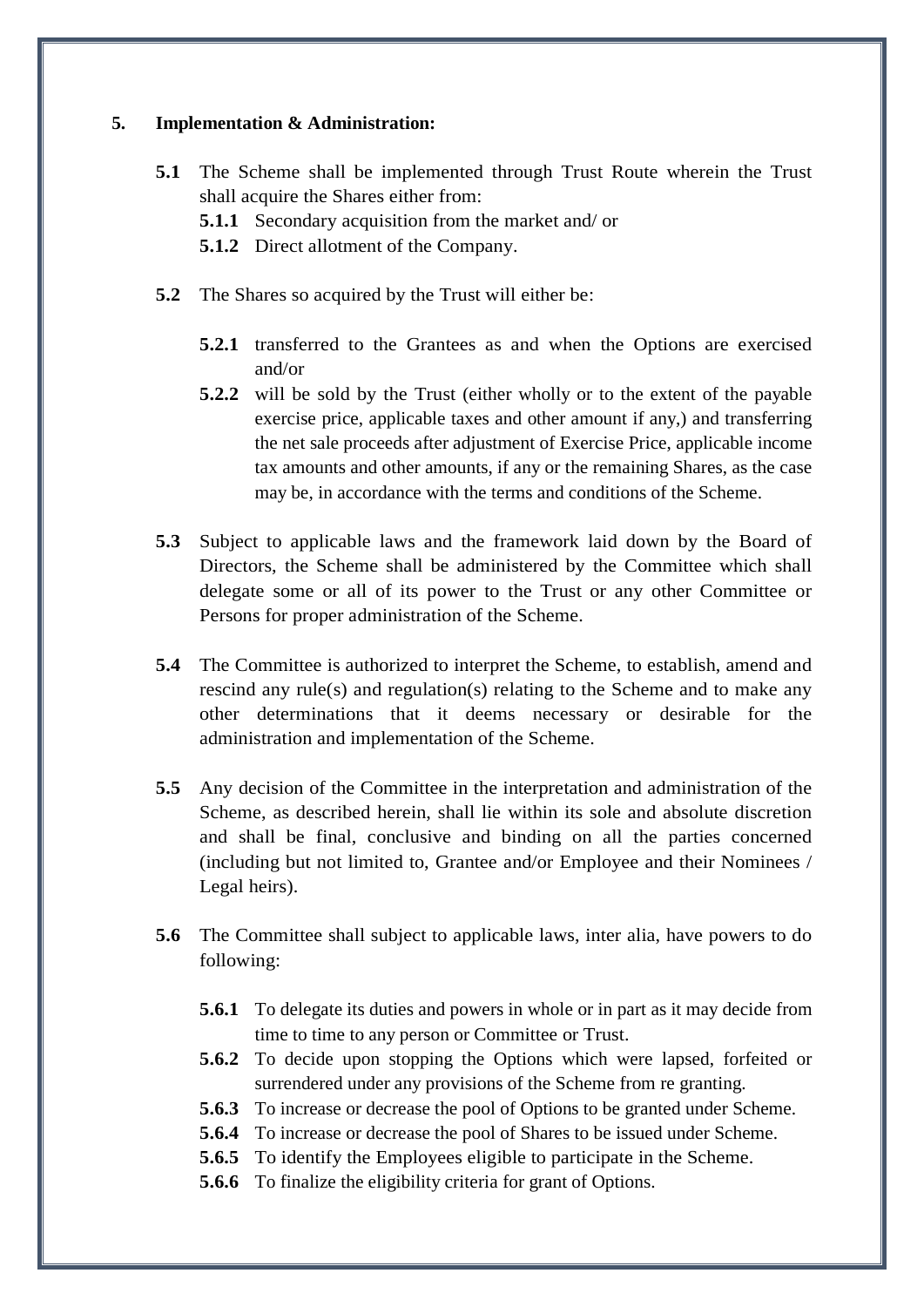- **5.6.7** To determine the Employees eligible for grant of Options.
- **5.6.8** To determine the number of Options to be granted to each Grantee and in aggregate subject to the pool of Options of the Scheme.
- **5.6.9** To decide upon granting of Options to new Joinees.
- **5.6.10** To determine the grant date.
- **5.6.11** To grant Options to one or more eligible Employees.
- **5.6.12** To calculate the exercise price after giving discount, if deems fit.
- **5.6.13** To extend the period of acceptance of grant.
- **5.6.14** To decide the vesting period subject to minimum and maximum period of vesting as stated in Scheme.
- **5.6.15** To determine the vesting schedule for each Grantee.
- **5.6.16** To finalize the eligibility criteria for vesting of Options.
- **5.6.17** To determine the Employees eligible for vesting of Options.
- **5.6.18** To decide upon the mode and manner of exercise.
- **5.6.19** To decide upon treatment of vested and unvested Options in cases of cessation of employment as specified in the Scheme.
- **5.6.20** To decide upon the treatment of vested and unvested Options in the event of Corporate Actions taking into consideration the following:
	- **a.** the number and price of Options shall be adjusted in a manner such that the total value to the Grantee of the Options remains the same after the Corporate Action;
	- **b.** the vesting period and the life of Options shall be left unaltered as far as possible to protect the rights of the Grantee who has been granted such Options.
- **5.6.21** To cancel all or any granted Options in accordance with the Scheme.
- **5.6.22** To accelerate the vesting of Options on a case to case basis, subject to completion of minimum 1 year from the date of grant.
- **5.6.23** To decide upon treatment of vested and unvested Options in cases of dispute between the Grantee and Company.
- **5.6.24** To finalize letters and other documents, if any, required to be issued under the Scheme.
- **5.6.25** To re price the Options which are not exercised, whether or not they have been vested, if the Options rendered unattractive due to fall in the price of the Shares in the market.
- **5.6.26** To establish, amend, suspend or waive such rules and regulations as it shall deem appropriate for the proper administration of the Scheme.
- **5.6.27** To terminate the Scheme.
- **5.6.28** To appoint such agents as it shall deem necessary for the proper administration of the Scheme.
- **5.6.29** To determine or impose other conditions to the grant of Options under the Scheme, as it may deem appropriate.
- **5.6.30** To frame suitable policies and procedure to ensure that there is no violation of securities laws, including the SEBI (Prohibition of Insider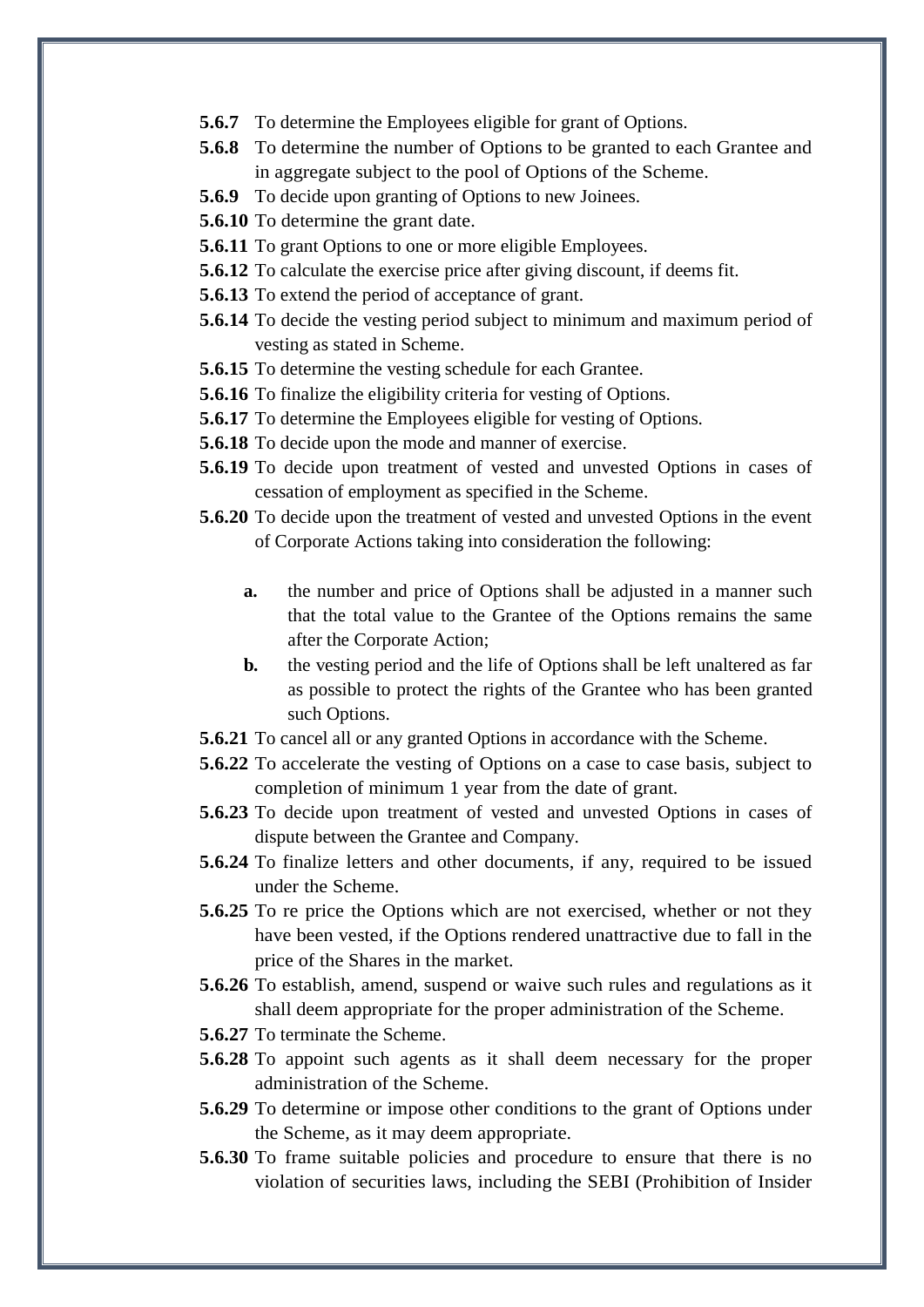Trading) Regulations, 2015 and the SEBI (Prohibition of Fraudulent and Unfair Trade Practices Relating to the Securities Market) Regulations, 2003 as amended, by the Company or the Employees.

- **5.6.31** To determine the procedure for cashless exercise of Options, if deems fit.
- **5.7** The powers and functions of the Committee can be specified, varied, altered or modified from time to time by the Board of Directors, subject to the rules and regulations as may be in force. The Board of Directors may further provide that the Committee shall exercise certain powers only after consultation with the Board of Directors and in such case, the said powers shall be exercised accordingly.
- **5.8** A member of the Committee shall abstain from participating in and deciding on any matter relating to grant of any Options to himself.

## **6. Pool of the Scheme:**

- **6.1** The maximum number of Options that may be granted pursuant to this Scheme shall not exceed 2% of the Issued and Paid Up Capital of the Company as on October 31, 2020 comprising into 3,90,578 Options convertible into equal number of Shares.
- **6.2** If any Option granted under the Scheme lapses or is forfeited or surrendered under any provision of the Scheme, such Option shall be available for further grant under the Scheme unless otherwise determined by the Committee.
- **6.3** Further, the maximum number of Options that can be granted and the Shares arise upon exercise of these Options shall stand adjusted in case of corporate action.
- **6.4** The Company reserves the right to increase or decrease such number of Options and Shares as it deems fit, in accordance with the applicable laws.

## **7. PG Electroplast Limited Employees Welfare Trust:**

- **7.1** PG Electroplast Limited Employees Welfare Trust is the Trust established by the Company, which holds the Shares of the Company for the purpose of extending benefits of the Scheme to the Employees.
- **7.2** The Trust shall acquire Shares either by way of secondary acquisition from the market and / or direct allotment from the Company. The said acquisition shall be in compliance with SEBI (SBEB) Regulations and SEBI (Prohibition of Insider Trading) Regulations, 2015.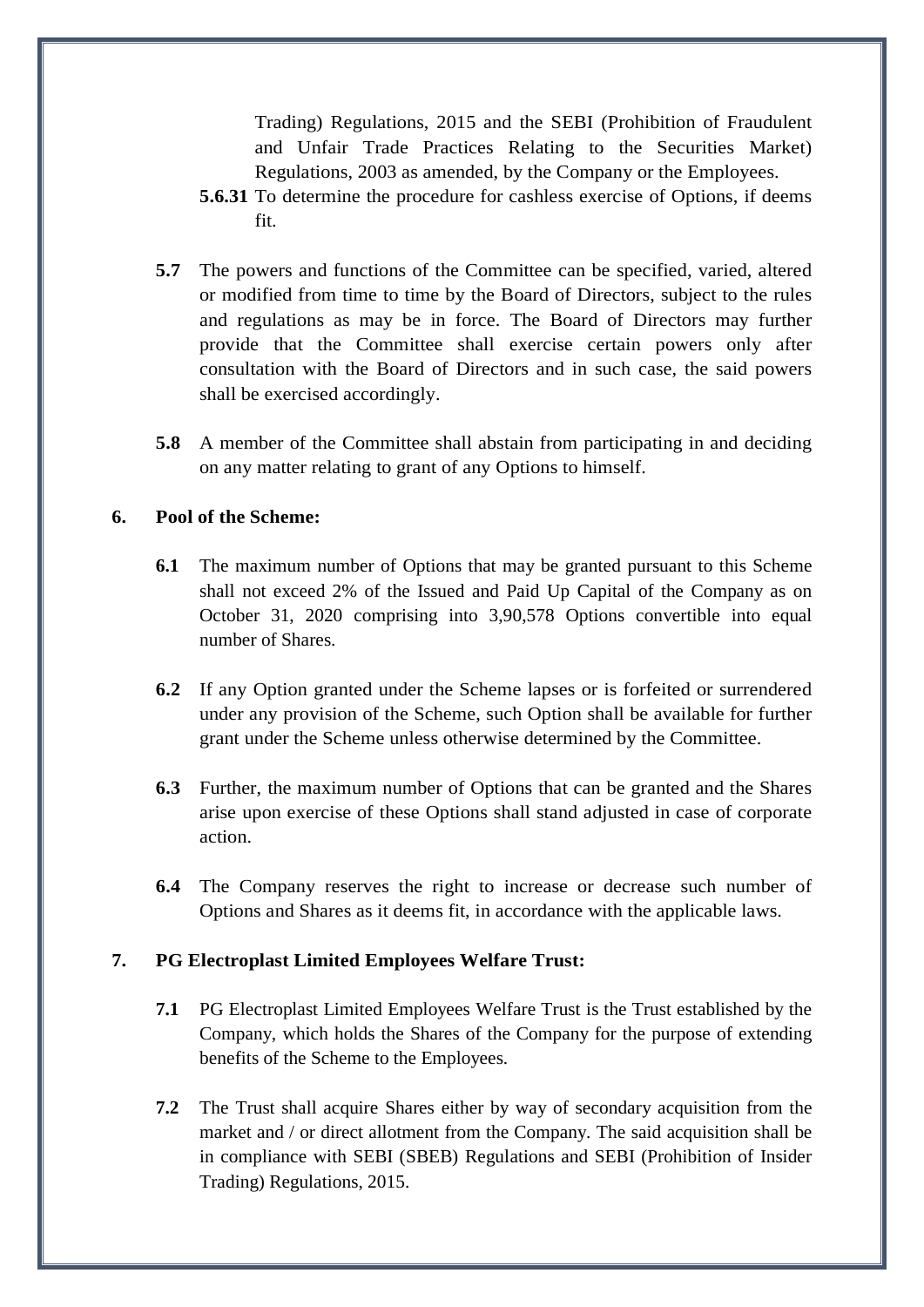- **7.3** The Shares so acquired by the Trust will either be:
	- **7.3.1** transferred to the Grantees as and when the Options are exercised and/or
	- **7.3.2** will be sold by the Trust (either wholly or to the extent of the payable exercise price, applicable taxes and other amount if any,) and transferring the net sale proceeds after adjustment of Exercise Price, applicable income tax amounts and other amounts, if any or the remaining Shares, as the case may be, in accordance with the terms and conditions of the Scheme.
- **7.4** Company may implement several Employee Benefit Scheme through the Trust.
- **7.5** The Trust will keep and maintain proper books of account, records and documents, for the Scheme so as to explain its transactions and to disclose at any point of time the financial position of the Scheme and in particular give a true and fair view of the state of affairs of Scheme.
- **7.6** No person shall be appointed as a Trustee, if he
	- **7.6.1** is a Director, Key Managerial Personnel or Promoter of the Company or its Holding, Subsidiary or Associate Company or any relative of such Director, Key Managerial Personnel or Promoter; or
	- **7.6.2** beneficially holds ten percent or more of the paid-up share capital of the Company.
- **7.7** The Trustees of the Trust, shall not vote in respect of the Shares held by such Trust, so as to avoid any misuse arising out of exercising such voting rights.
- **7.8** The Trustee shall ensure that appropriate approval from the Shareholders has been obtained by the Company in order to enable the Trust to implement the Scheme(s) and undertake secondary acquisition for the purposes of the Scheme(s).
- **7.9** The Trust shall not deal in derivatives, and shall undertake only delivery-based transactions for the purposes of secondary acquisition as permitted by SEBI (SBEB) Regulations.
- **7.10** For the purposes of disclosures to the stock exchange, the shareholding of the Trust shall be shown as 'non-promoter and non-public' shareholding.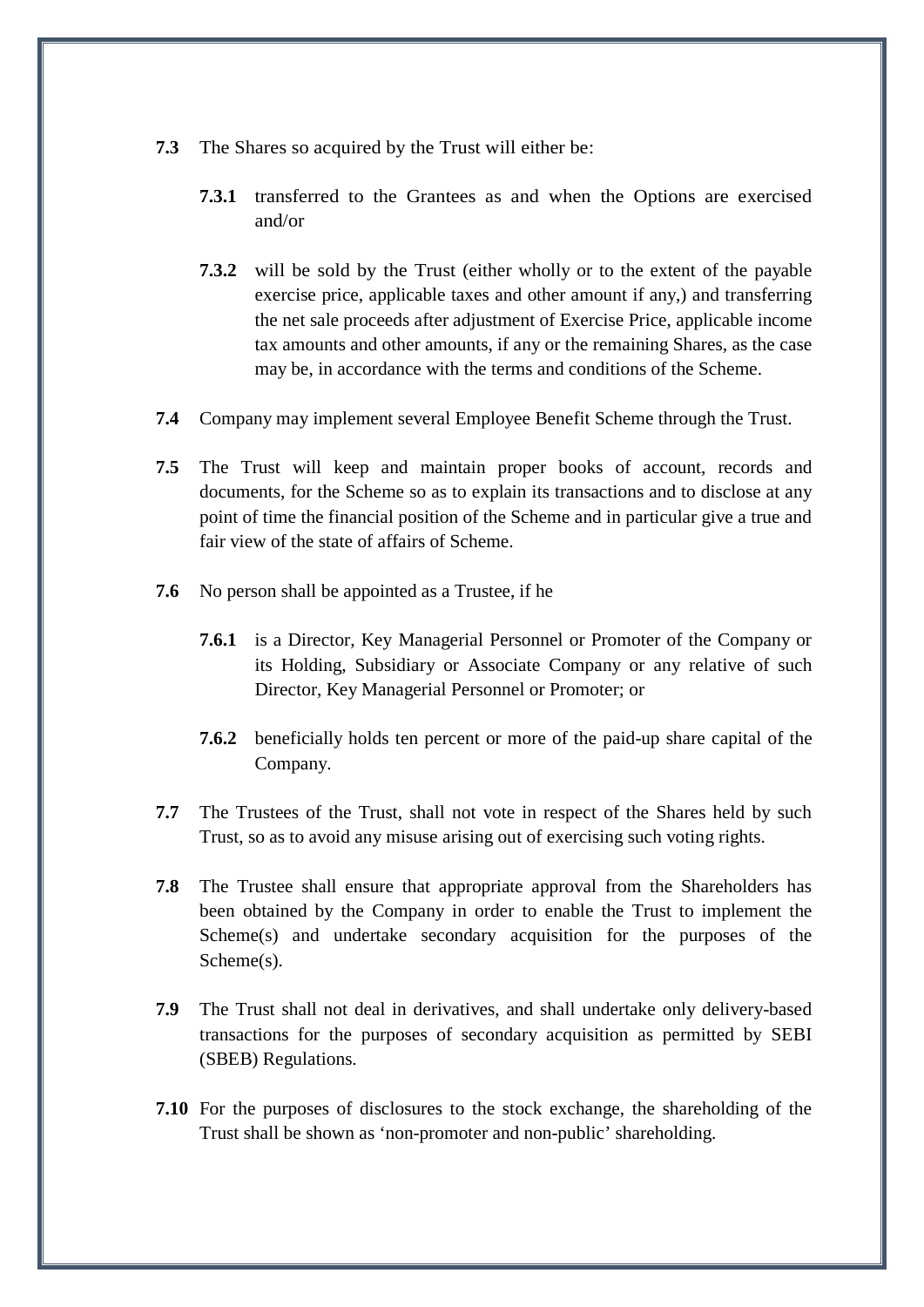- **7.11** The Trust shall transfer the Shares to Grantees in the manner specified in the trust deed. The Trustee(s) of the Trust shall administer the transfer of Shares to the Grantee as per the directions of the Committee and as stipulated in the Scheme.
- **7.12** For the purpose of acquisition of Shares by the said Trust, the Trust maybe funded by the Company, either through a loan or any other form of financial assistance permissible under Applicable Laws. Further, the Trust may take loan from banks or any other person/source under Applicable Laws.
- **7.13** The amount of loan to be provided for implementation of the Scheme by the Company to the Trust Shall not exceed 5% of the paid up Share Capital and free reserves as provided in companies Act, 2013. The tenure of such loan shall be the point where the objects of the Trust are accomplished or the repayment of loan is made, whichever is earlier. The utilization of such loan shall be for the objects of the Trust as mentioned in trust deed. The Trust shall repay the loan to the Company by utilising the proceeds realised from exercise of Options by the Grantees and the accruals of the Trust at the time of termination of the Scheme.
- **7.14** The Trust shall not become a mechanism for trading in Shares and hence shall not sell the Shares in secondary market except as provided in Regulation 3(15) of SEBI (SBEB) Regulations.
- **7.15** The total number of Shares under secondary acquisition held by the Trust shall at no time exceed 5 (Five) percent of Paid up Equity Capital as at the end of the financial year immediately prior to the year in which the Shareholder approval is obtained for such secondary acquisition.
- **7.16** Further, the secondary acquisition in a financial year by the Trust shall not exceed 2 (Two) percent of the Paid up Equity Capital as at the end of the previous financial year.
- **7.17** The above said ceiling limits shall automatically include within their ambit the expanded capital of the Company where such expansion has taken place on account of corporate action.
- **7.18** The un-appropriated inventory of Shares which are not backed by grants, acquired through secondary acquisition by the Trust, shall be appropriated latest by the end of the subsequent financial year.
- **7.19** The Trust shall be required to hold the Shares acquired through secondary acquisition for a minimum period of six months, except under the circumstances as defined in SEBI (SBEB) Regulations, before the same can be transferred to the Grantees upon exercise of Options under the Scheme.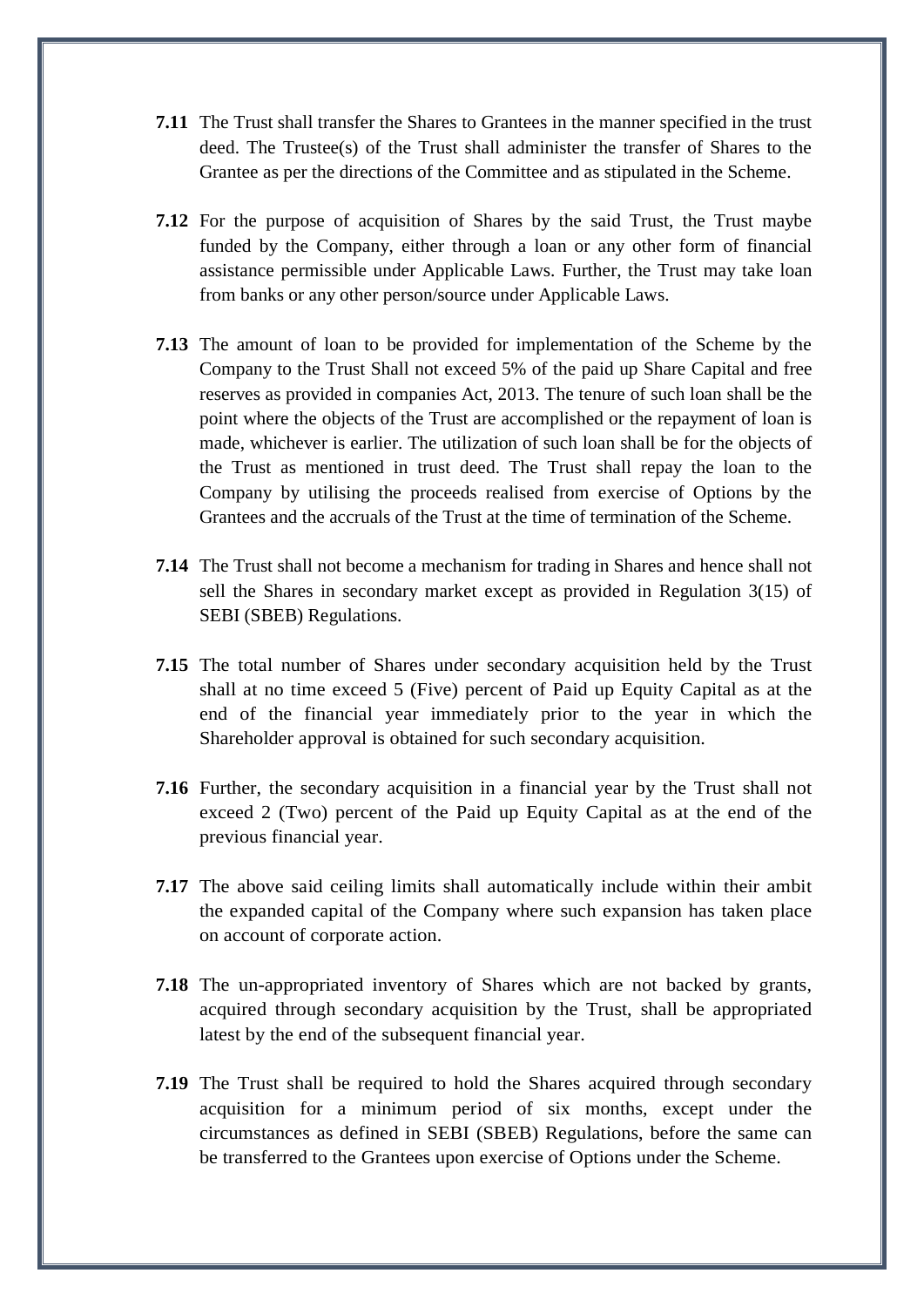## **8. Eligibility Criteria's:**

- **8.1** The Committee may on the basis of all or any of the following criteria, decide on the Employees / Grantees who are eligible for the grant / vesting of Options under the Scheme and the terms and conditions thereof.
	- $\triangleright$  Loyalty: It will be determined on the basis of tenure of employment of an Employee / Grantee in the Company.
	- Performance of Employee / Grantee: Employee's / Grantee's performance during the financial year on the basis of the parameters decided by the Board of Directors.
	- Performance of Company: Performance of the Company as per the standards set by the Board of Directors.
	- Any other criteria as decided by the Committee in consultation with Board of Directors from time to time.
- **8.2** The Employees / Grantees satisfying the eligibility criteria shall be termed as eligible Employee / Grantee.
- **8.3** New Joinees can also participate in the Scheme and be granted Options based upon the discretion of the Committee.
- **8.4** Nothing in the Scheme or in any Option granted pursuant to the Scheme shall confer on any Employee, any right to continue in the employment of the Company or interfere in any way with the right of the Company to terminate the Employee's employment at any time.

## **9. Grant of Options:**

- **9.1** The Committee shall grant Options to one or more eligible Employees, in accordance with the terms and conditions of the Scheme for the time being in force and subject to Employee's employment terms or his continuity in the employment, and other parameters as set out by the Committee, if any.
- **9.2** Subject to availability of Options in the pool under the Scheme, the maximum number of Options that can be granted to any eligible Employee during any one year shall not be equal to or exceed 1% of the issued capital of the Company at the time of grant. The Committee may decide to grant such number of Options equal to or exceeding 1% of the issued capital to any eligible Employee as the case may be, subject to the separate approval of the Shareholders in a general meeting.
- **9.3** The grant of Options shall be communicated to the eligible Employees in writing through grant letter specifying the vesting date, number of Options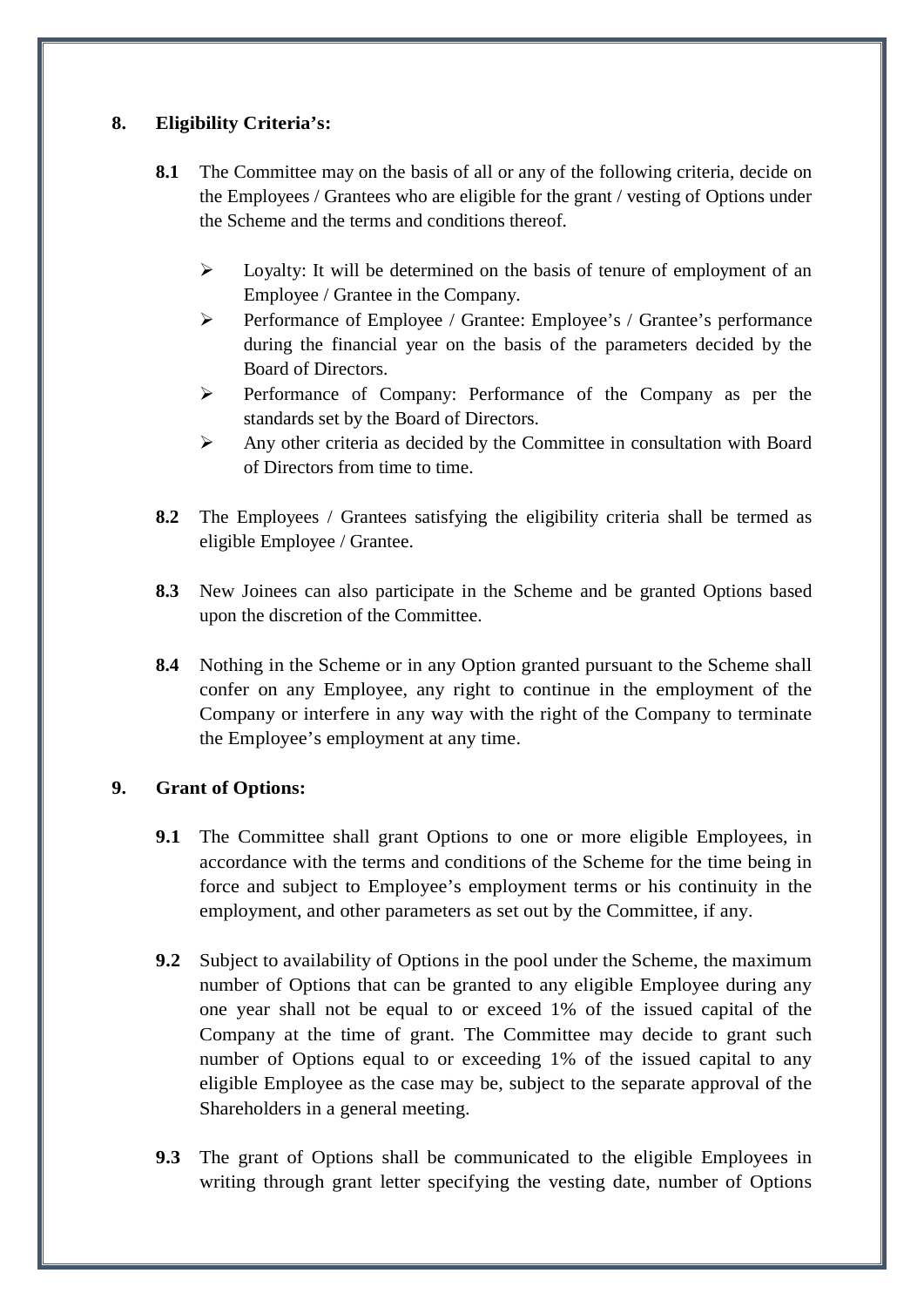granted, exercise price, vesting schedule, and the other terms and conditions thereof.

- **9.4** No amount shall be payable by an Employee at the time of grant of Options.
- **9.5** Upon grant, an eligible Employee shall become Grantee under the Scheme.
- **9.6** Subject to the corporate action(s) taken by the Company, if any, the grant of 1 (One) Option to an Employee under this Scheme shall entitle the holder of the Option to apply for 1 (One) Share in the Company.
- **9.7** The Options granted to the eligible Employees shall not be transferable to any other person.
- **9.8** The Options granted to the eligible Employees shall not be pledged, hypothecated, mortgaged or otherwise encumbered or alienated in any other manner.
- **9.9** As a condition to the receipt of benefits hereunder, each Grantee may be required to execute related agreements, in a form satisfactory to the Committee, which may include but are not limited to, a non–competition, confidentiality, non–solicitation, non–Interference, adherence to code of conduct or non–disclosure agreement with the Company as well as tax indemnification agreements in connection with the grant of the Options.

## **10. Method of Acceptance:**

- **10.1** Any Grantee who wishes to accept the grant made pursuant to the Scheme, must deliver a signed copy of grant letter to the Committee or any of its authorized representatives within 30 days from the date of receipt of the grant letter. The Committee may extend the said period of 30 days for such duration as it may deem fit for the benefits of the Grantees.
- **10.2** Any Grantee who fails to return the signed copy of grant letter and/or fails to provide his acceptance within the above–mentioned time period shall, unless the Committee determines otherwise, be deemed to have rejected the grant and the Company is not liable to pay any such amount on such rejection.
- **10.3** The Grantee is not required to pay any amount at the time of acceptance of the offer. Any acceptance letter received after the period stated above shall not be valid.
- **10.4** Subject to the terms contained herein, the acceptance in accordance with this article, of a grant made to a Grantee, shall conclude a contract between the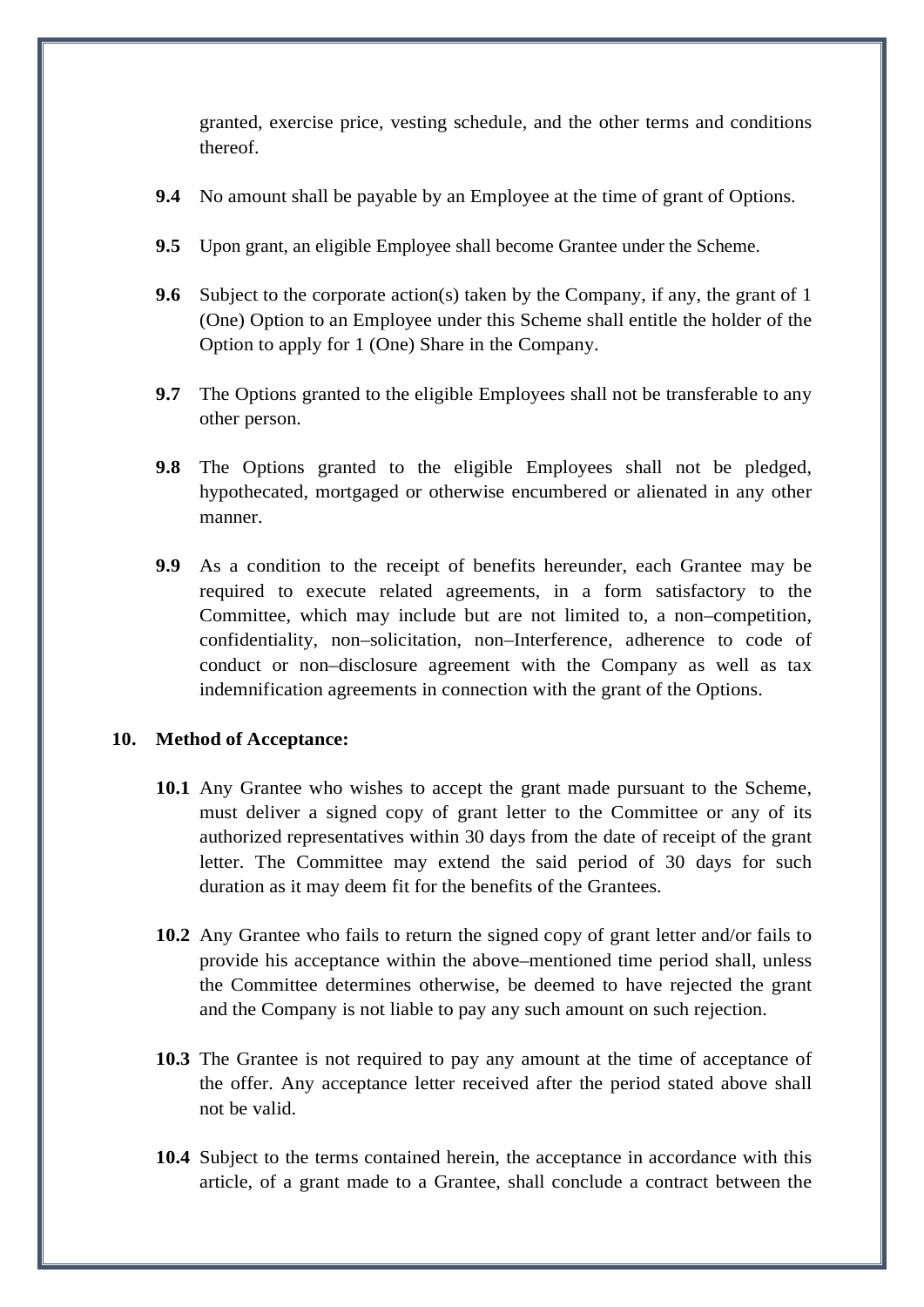Grantee and the Company, pursuant to which each Option shall, on such acceptance, be an unvested Option.

## **11. Vesting of Options:**

- **11.1** Vesting period shall commence after minimum 1 (One) year from the grant date and it may extend upto maximum of 4 (Four) years from the grant date, at the discretion of and in the manner prescribed by the Committee.
- **11.2** Vesting of Options will be on yearly basis and can vary from Grantee to Grantee as per the discretion of the Committee whose decision shall be final and binding.
- **11.3** The vesting schedule will be clearly defined in their grant letter of respective Grantees subject to minimum and maximum vesting period as specified in article 11.1 above.

However, the suggestive vesting schedule is as follow:

| <b>Time Period</b>                              | % of Options to be vested  |
|-------------------------------------------------|----------------------------|
| At the end of $1st$ year from the grant date    | 20% of the Options Granted |
| At the end of $2^{nd}$ year from the grant date | 20% of the Options Granted |
| At the end of $3rd$ year from the grant date    | 30% of the Options Granted |
| At the end of $4th$ year from the grant date    | 30% of the Options Granted |

- **11.4** The Actual vesting may further be linked with the eligibility criteria, as determined by the Committee and mentioned in the grant letter.
- **11.5** The Committee shall have the power to modify or accelerate the vesting schedule on a case–to–case basis subject to the minimum gap of 1 (One) Year between the grant and first vesting.
- **11.6** The Options which get lapsed due to eligibility Criteria in any of the vesting, if any, will get lapsed from the hands of the Grantee.
- **11.7** Further any fraction entitlement, to which the Grantee would become entitled to upon vesting of Options, then the Options to be actually vested be rounded off to nearest lower integer.

## **12. Exercise of Options:**

**12.1** After vesting, the Options can be exercised in either of the following routes: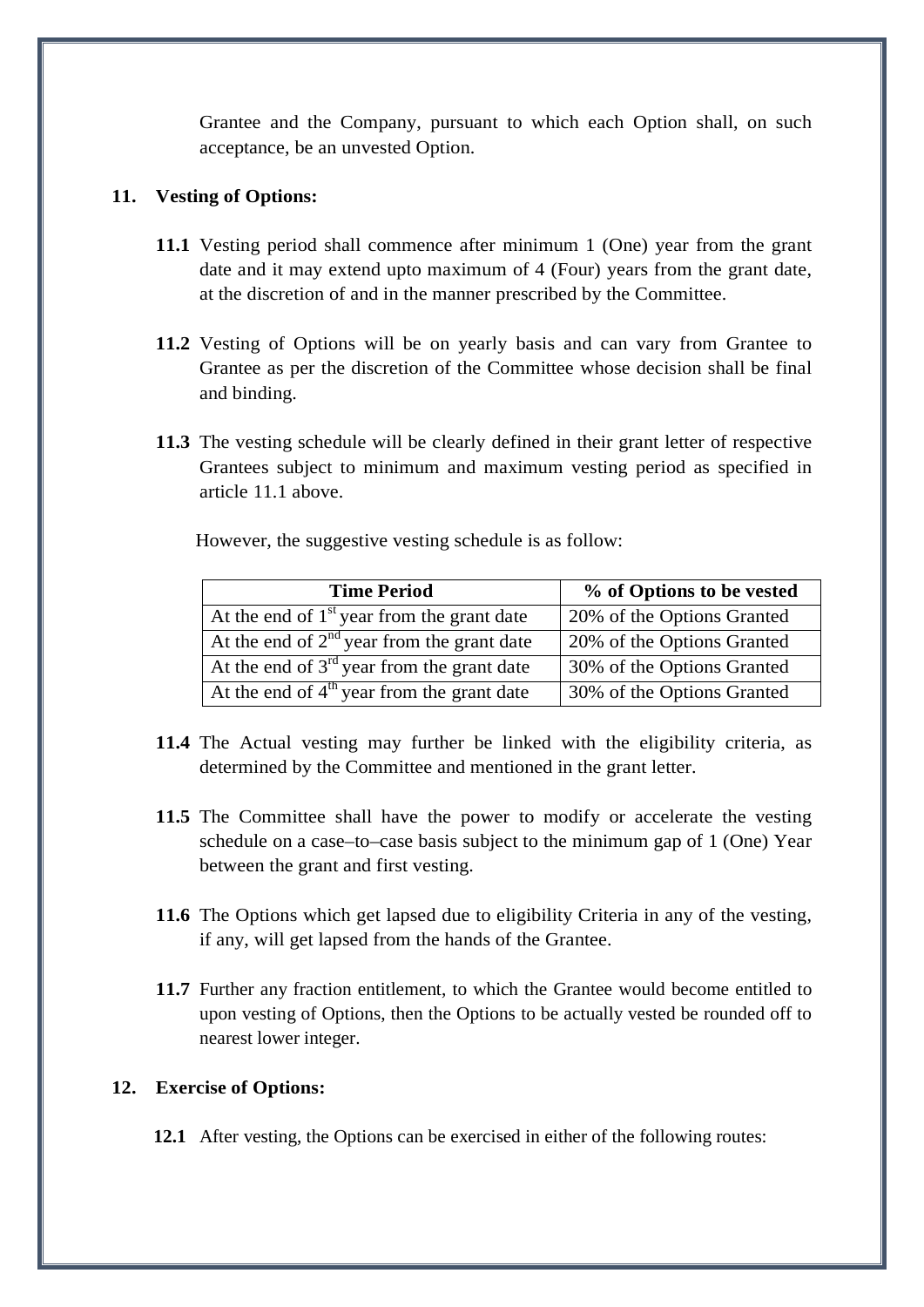- a. Cash Route: In this route, the Grantee will receive the Shares equivalent to the number of the Options exercised in accordance with the terms and conditions of the Scheme and as mentioned in grant letter after the Grantee has made the payment of the Exercise Price and applicable income tax.
- b. Cashless Route: In this case, the Grantee will either receive the sale proceeds of the Shares equivalent to the number of the Options in accordance with the terms and conditions of the Scheme after deduction of the Exercise Price, applicable Income Tax and other charges, if any or will receive the remaining Shares after selling of the Shares by the Trust to the extent of payable Exercise Price, applicable Income Tax and other charges, if any.
- **12.2** The exercise period shall be 1 year from the date of respective vesting. Failure to comply within this time period, after accepting the same, shall result in lapsing of vested options in the hands of Grantee.
- **12.3** The mode and manner of the exercise / cashless exercise shall be communicated to the employees individually.
- **12.4** Upon valid exercise:
	- **a.** Cash Route: The Trust will transfer Shares to the Grantees.
	- **b.** Cashless Route: The Company will inform the Trust the amount of exercise price, applicable income tax and other charges, if any to be deducted by the Trust along with the mode of cashless exercise opted by the Grantee. The Trust accordingly will either transfer the net sale proceeds or the net Shares left, as the case may be to the Grantees.
- **12.5** Upon such transfer the Grantee shall become member of the Company.
- **12.6** Notwithstanding anything contained elsewhere in the Scheme, the Trust in consultation with the Company, may not transfer Shares / proceeds, in the event of the Grantee being found to be involved in fraud, misfeasance, gross negligence, breach of trust or like event(s) and in such an event(s) the rights under the Options (whether vested or not) shall lapse, forthwith, without any claim on, or recourse to the Company.
- **12.7** If the vesting or exercise of Options is prevented by any law or regulation in force and the Trust is forbidden to transfer Equity Shares / Proceeds pursuant to exercise / cashless exercise of Options under such law or regulation, then in such an event the Company or the Trust shall not be liable to compensate the Grantee in any manner whatsoever.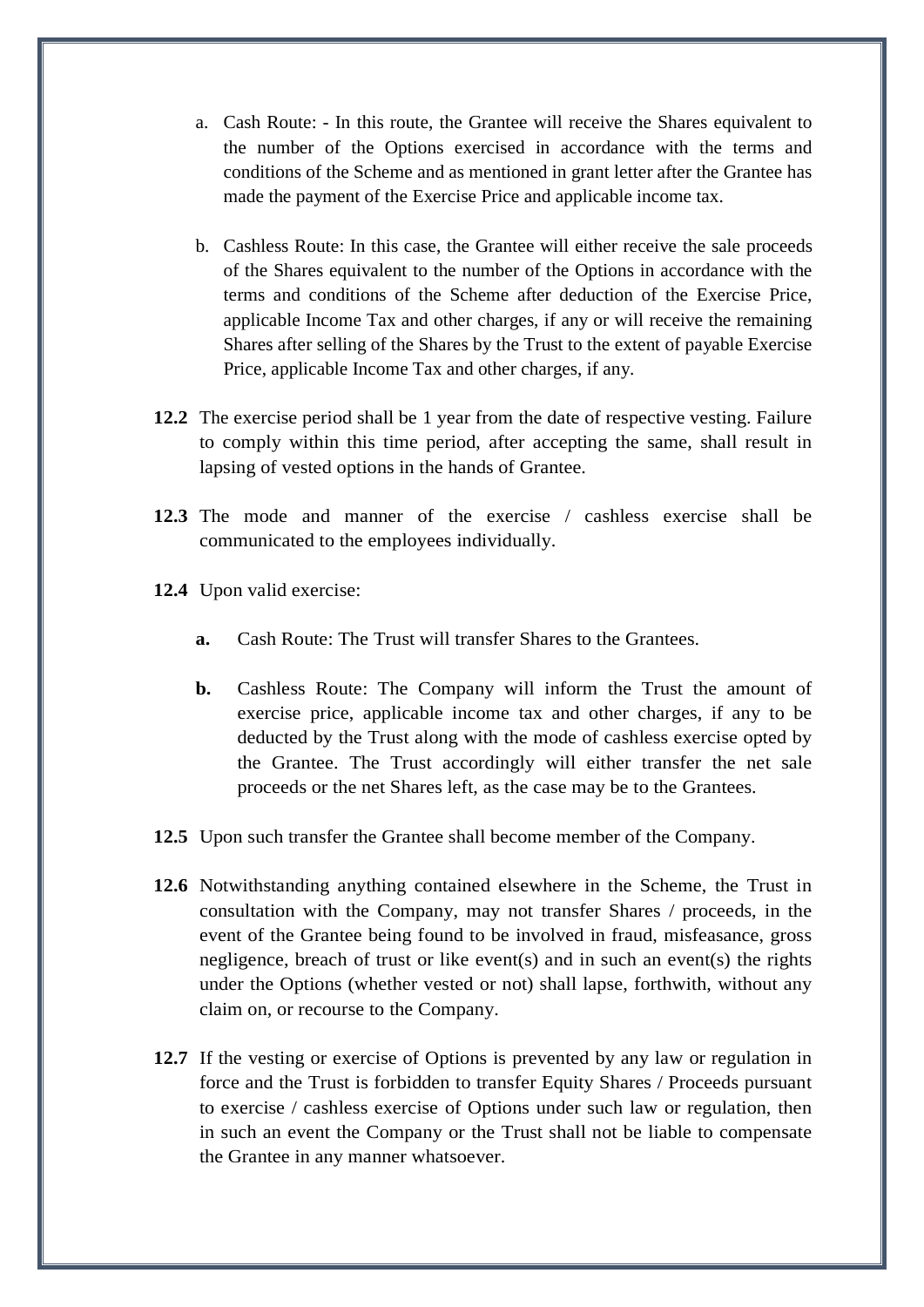**12.8** The Committee shall have the power to cancel all or any of the Options granted under the Scheme, if so required, under any law for the time being in force or the order of any jurisdictional court. In the event of any such cancellation, the Company shall not be liable to compensate the Grantee in any manner.

## **13. Exercise Price:**

- **13.1** Under this Scheme, the exercise price of the Shares will be decided by the Committee and will either be:
	- **13.1.1** In case the Shares acquired by the Trust is from secondary acquisition then the exercise price will be the average purchase price of the Shares of the Trust.
	- **13.1.2** In case the Shares acquired by the Trust is from direct allotment then the exercise price will be market price of the Shares.
- **13.2** The Committee has a power to provide suitable discount on such price as arrived above. However, in any case the exercise price shall not go below the par value of Share of the Company.
- **13.3** Further, Committee has the power to re-price the grants in future if the grant made under the Scheme is rendered unattractive due to the fall in the price of Shares, after complying the conditions as mentioned in the SEBI (SBEB) Regulations.
- **13.4** Under the Cash Route, the aggregate exercise price payable at the time of exercise shall be paid by a cheque or demand draft drawn in the name of the Trust i.e. PG Electroplast Limited Employees Welfare Trust.
- **13.5** The tax amount arising at the time of exercise of Options shall be payable at the time of exercise by a cheque or demand draft drawn in the name of the Company i.e. PG Electroplast Limited.
- **13.6** Under Cashless Route exercise, the Trust shall deduct the exercise price payable by the Grantee, tax amount and other charges, if any before transferring the Sale proceeds / remaining Shares to the Grantee.

## **14. Cessation of Employment:**

Subject to the employment terms of a Grantee, the following terms shall be applicable:

#### **14.1 In the event of cessation of employment due to death**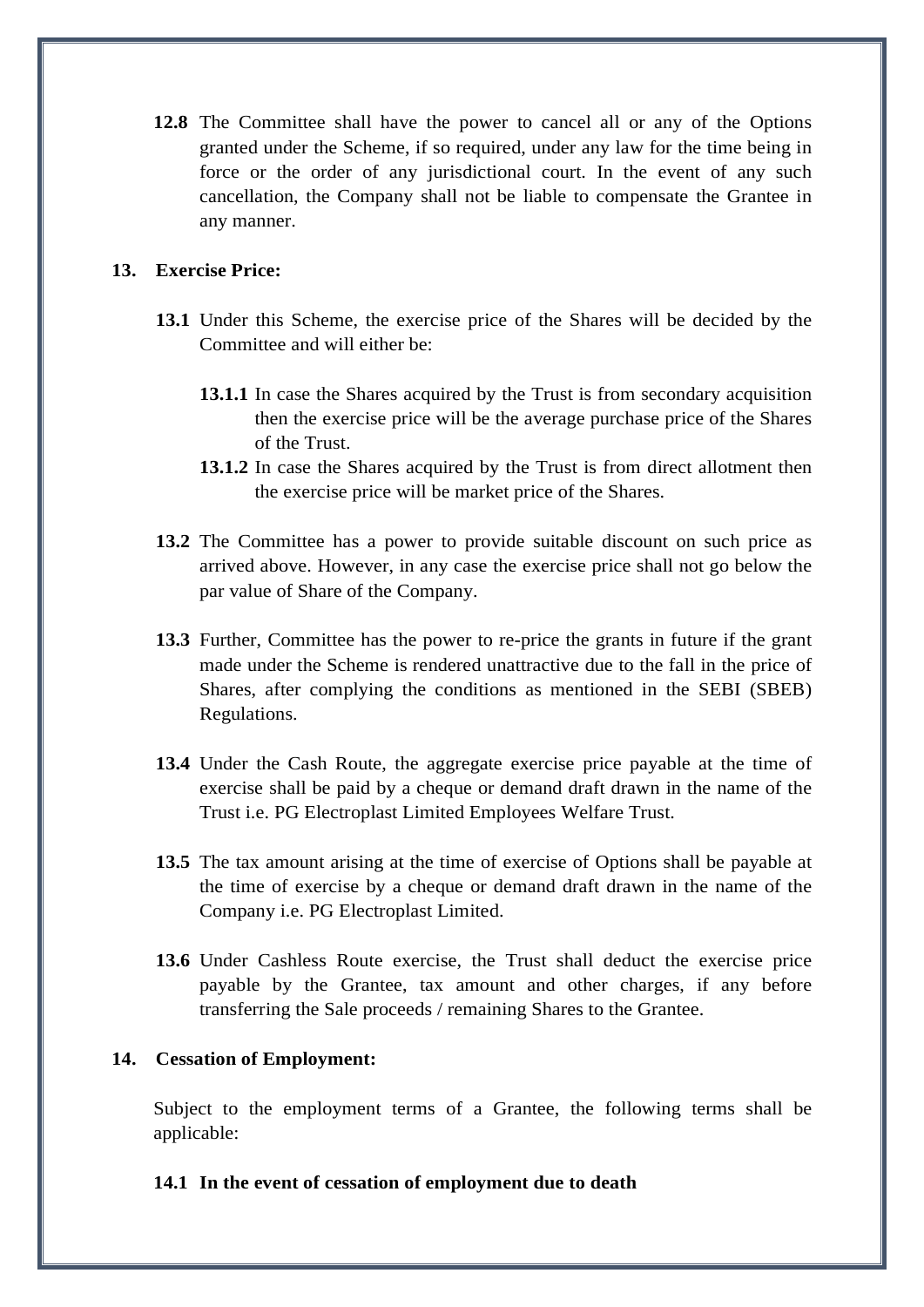- **a)** All Options granted as on date of death would vest in the Legal Heirs / Nominee of the Grantee on that day. The Options would be exercisable by the Legal Heirs / Nominee within a period of 3 (Three) months from the date of death failing which all the unexercised Options shall lapse irrevocably and the rights there under shall be extinguished.
- **b)** All other terms and conditions of the Scheme shall apply to such Options. Provided that, in order to exercise the Options of the deceased Grantee, the Legal Heirs / Nominee have to submit the following documents to the Company, to the satisfaction of the Committee and the Committee may at its discretion waive off the requirement to submit any of the documents:

#### **A. In case nominee is not appointed**

- Copy of the succession certificate / probate of will / letter of administration.
- No objection certificate from the other legal heirs.
- Photo copy of the death certificate duly attested by the proper authority (English translated version if in the vernacular language)
- Specimen signature of the person(s) in whose name Shares are to be transmitted (duly attested by the bank)
- Copy of PAN card of the applicant (self attested).
- Copy of address proof (self attested)

## **B. In case nominee is appointed**

- Photo copy of the death certificate duly attested by the proper authority (English translated version if in the vernacular language)
- Specimen signature of the person(s) in whose name Shares are to be transmitted (duly attested by the bank)
- Copy of PAN card of the applicant (self attested).
- Copy of address proof (self attested)

## **14.2 In the event of cessation of employment due to permanent disability**

All Options granted to Grantee as on date of permanent disability would vest either in Grantee *(in case of physical disability)* and his/her Nominee *(in case of mental disability)* on that day. The Options would be exercisable within a period of 3 (Three) months from the date of permanent disability, failing which all the unexercised Options shall lapse irrevocably and the rights there under shall be extinguished.

## **14.3 In the event of cessation of employment due to resignation or termination**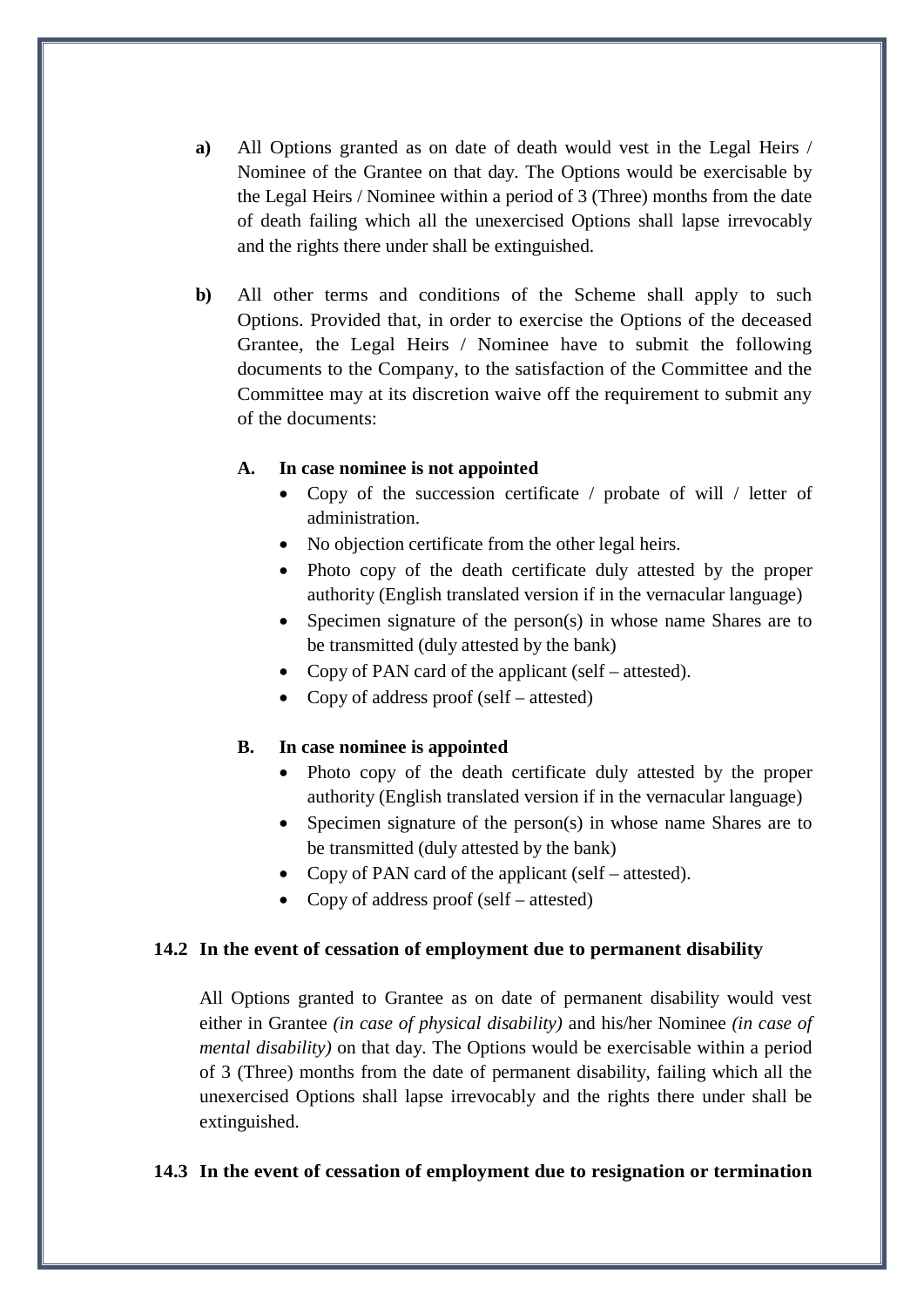*(not due to misconduct or ethical/ compliance violations)*

- **a)** All unvested Options, on the date of cessation, shall expire and stand terminated with effect from that date unless otherwise determined by the Committee whose decision will be final and binding.
- **b)** All vested Options as on that date shall be exercisable by the Grantee by last day of employment in the Organisation or before expiry of exercise period, whichever is earlier. The vested Options not so exercised shall lapse irrevocably and the rights thereunder shall be extinguished.

# **14.4 In the event of cessation of employment due to retirement/superannuation**

- **a)** All unvested Options, on the date of cessation, shall expire and stand terminated with effect from that date unless otherwise determined by the Committee whose decision will be final and binding.
- **b)** All vested Options as on that date shall be exercisable by the Grantee by last day of employment in the Company or before expiry of exercise period, whichever is earlier. The vested Options not so exercised shall lapse irrevocably and the rights thereunder shall be extinguished.

# **14.5 In the event of cessation of employment due to termination** *(due to misconduct or ethical/ compliance violations)*

If a Grantee is terminated due to misconduct or ethical/ compliance violations, all Options granted whether vested or not shall stand terminated with immediate effect unless otherwise determined by the Committee, whose determination will be final and binding.

- **14.6** In the event that a Grantee is **transferred or deputed to an Associate Company / Subsidiary** prior to vesting or exercise of Options, the vesting and exercise of Options, as per the terms of grant, shall continue in case of such transferred or deputed Grantee even after the transfer or deputation.
- **14.7** In the event of a Grantee going on **Long Leave**, i.e. absence from the office for more than three months (other than statutory leaves), the treatment of Options granted to him/her, whether vested or not, shall be determined by the Committee, whose decision shall be final & binding.
- **14.8** In the event where a **Dispute arises between Grantee and the Company,**  vesting and/or exercise of Options will be put on hold till the date of settlement, to the satisfaction of the Committee.
- **14.9** The Committee may modify the terms for cessation of employment as mentioned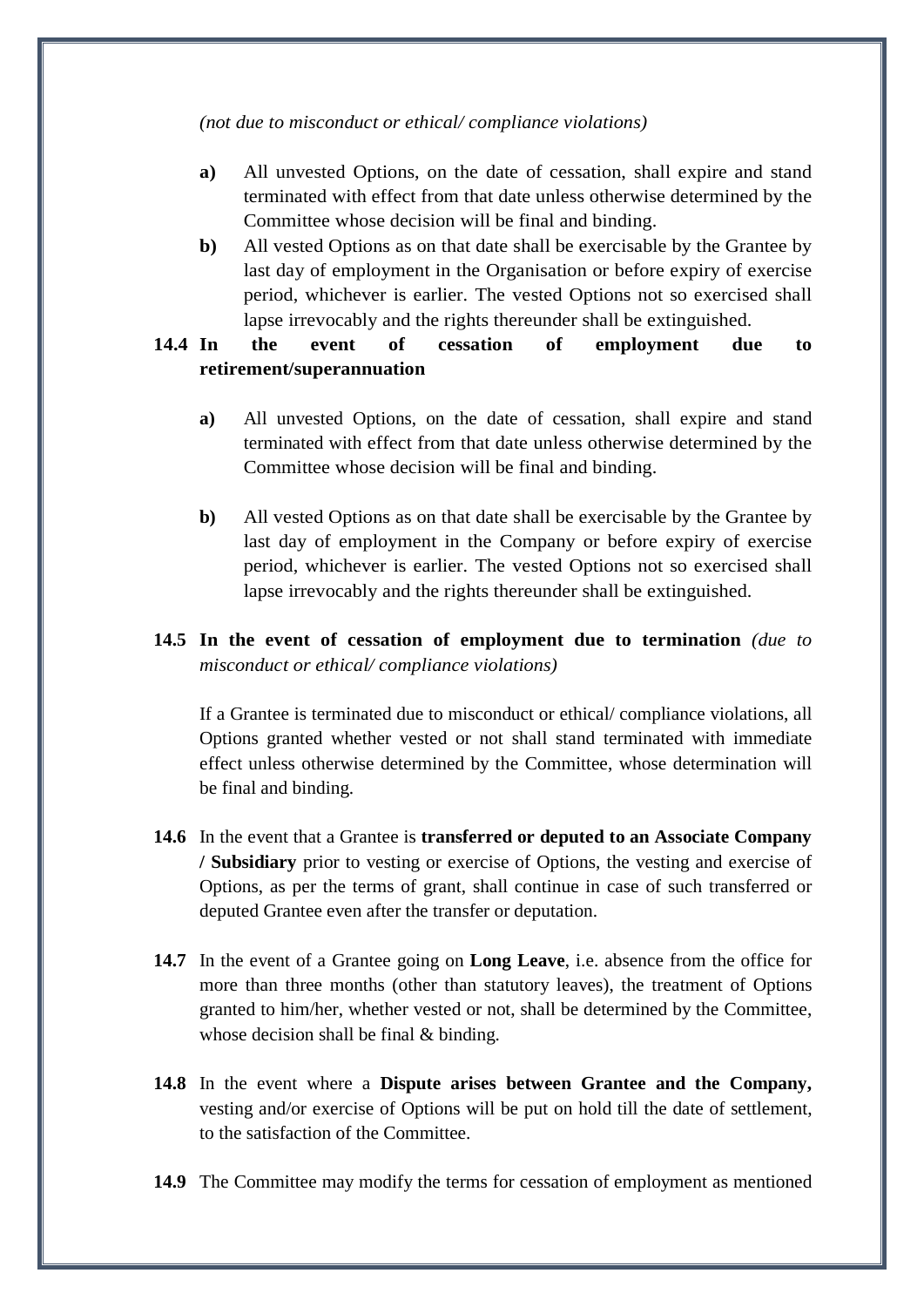in foregoing paras 14.1 to 14.8.

## **15. Lock in requirements:**

**15.1** The Shares transferred to the Grantees pursuant to exercise of Options will not be subject to any lock-in period and can be freely sold by the Grantee.

## **16. Other terms and conditions:**

- **16.1** Nothing herein is intended to or shall give the Grantee, any right to status of any kind as a Shareholder of the Company in respect of any Share covered by the grant unless the Grantee exercises the Options and becomes the registered Shareholder of the Company.
- **16.2** The Grantee shall not be entitled to any compensation or damages for any loss or potential loss which he may suffer by reason of being unable to exercise Options in whole or in part.
- **16.3** The Grantee shall abide by the Company's Code of Conduct for prevention of insider trading and Code of practices and procedures for fair disclosure of unpublished price sensitive information adopted by the Company under SEBI (Prohibition of Insider Trading) Regulations, 2015.
- **16.4** The maximum quantum of benefits that will be provided to every eligible Employee under the Scheme will be the difference between the market value of Company's Share on the Stock Exchanges as on the Date of Exercise of Options and the Exercise Price paid by the Employee.

## **17. Notices and correspondence:**

- **17.1** Any notice required to be given by a Grantee to the Company or the Committee or any correspondence to be made between a Grantee and the Company or the Committee may be given or made to the Company/ Committee at the corporate office or registered office of the Company or at the place as may be notified by the Company/ Committee in writing or at the specific designated email id of the Company.
- **17.2** Any notice, required to be given by the Company or the Committee to a Grantee or any correspondence to be made between the Company or the Committee and a Grantee shall be given or made by the Company or the Committee on behalf of the Company at the address provided by the Grantee while accepting the Options granted to him/her or at the official email Id of the Grantee.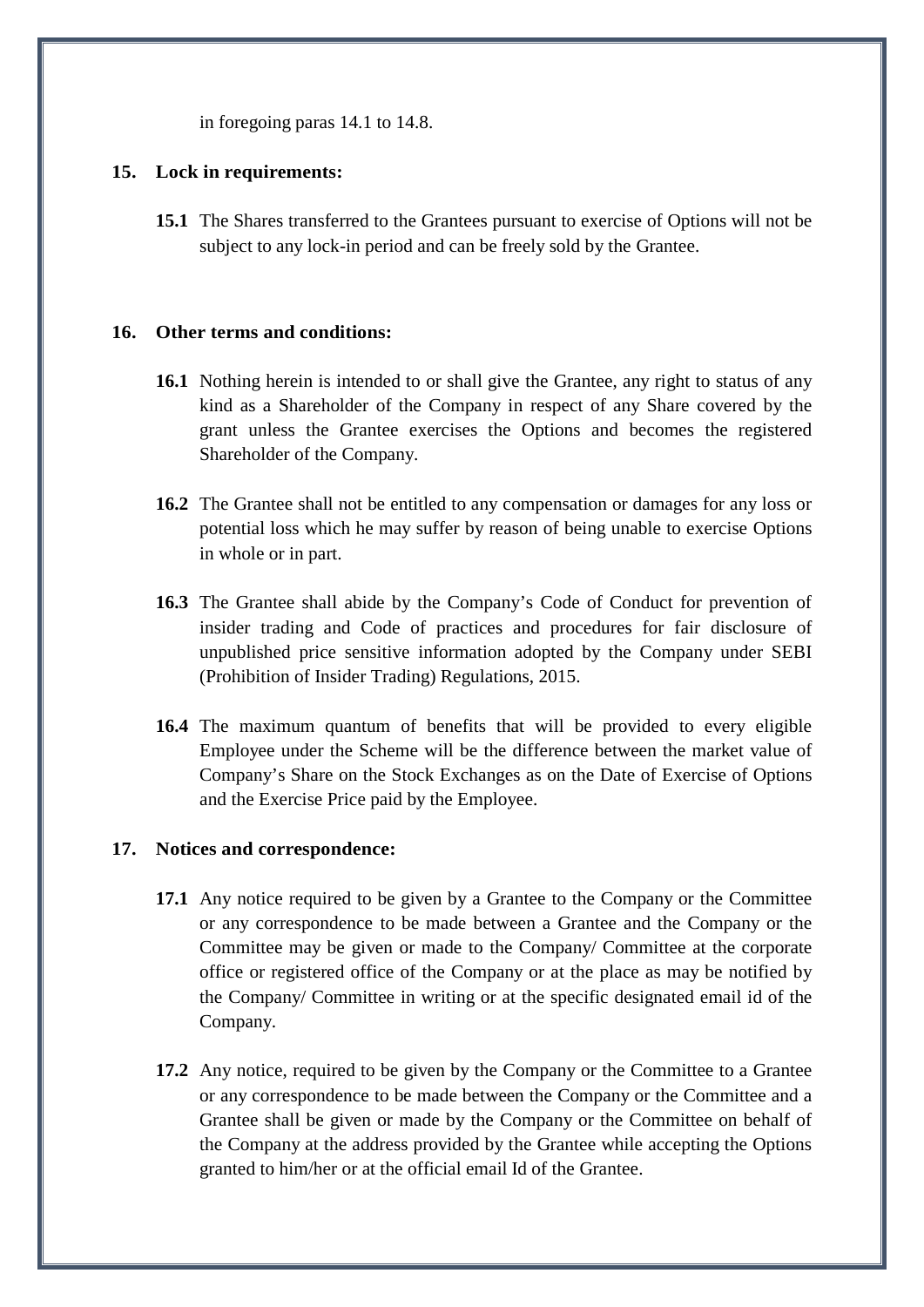#### **18. Nomination of Beneficiary:**

**18.1** Each Grantee under the Scheme may nominate, from time to time, any Beneficiary or Beneficiaries to whom any benefit under the Scheme is to be delivered in case of his or her death before he receives all of such benefit. Each such nomination shall revoke all prior nominations by the same Grantee, shall be in a form prescribed by the Company and will be effective only when filed by the Grantee in writing with the Company during the Grantee's lifetime.

## **19. Corporate Action:**

- **19.1** Except as hereinafter provided, any grant made shall be subject to adjustment, by the Committee, at its discretion, as to the number and price of Options or Shares, as the case may be, in the event of 'corporate action' as defined herein.
- **19.2** If there is a 'corporate action' of the Company before the Options granted under this Scheme are exercised, the Grantee shall be entitled on exercise of the Options, to such number of resultant Shares to which he/she would have been entitled as if all of the then outstanding Options exercised by him/her, had been exercised before such 'Change in the Capital Structure' had taken place and the rights under the Options shall stand correspondingly adjusted. In the event of a corporate action, the Committee, subject to the provisions of applicable laws, shall make fair and reasonable adjustments under the Scheme, as it deems fit, with respect to the number of Options, exercise price and make any other necessary amendments to the Scheme for this purpose. The vesting period and life of the Options shall be left unaltered as far as possible.
- **19.3** In the event of severance of employment of a Grantee, as a part of reconstitution / amalgamation / sell–off or otherwise, the Options granted and not exercised before such reconstitution / amalgamation / sell-off, shall be exercised as per the terms and conditions determined in the relevant Scheme of such reconstitution / amalgamation / sell–off.
- **19.4** In the event of a dissolution or liquidation of the Company, any vested Options outstanding under the Scheme shall be cancelled if not exercised prior to such event and no compensation shall be payable in respect of the Options so cancelled.

## **20. Disclosure and Accounting Policies:**

**20.1** The Company shall comply with the requirements of IND-AS and shall use Fair Value method.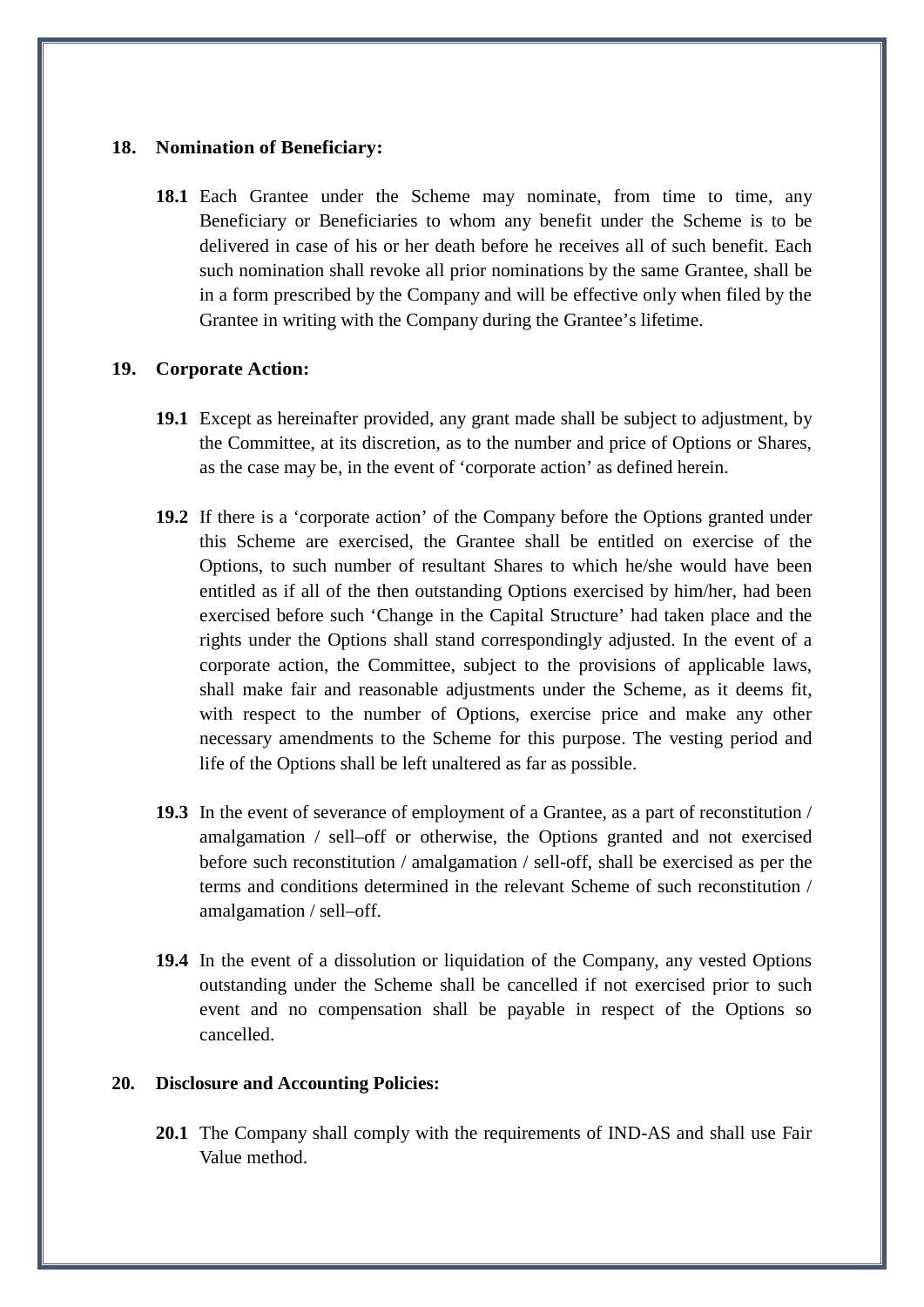**20.2** Compensation cost will be booked in the books of account of the Company over the vesting period.

## **21. Taxability on the Grantee:**

**21.1** The exercisable Options are subject to the applicable provisions of the Income tax Act, 1961.

There would be a double point of Taxation on the Employee:

- **Point 1**: At the time of exercise, the difference between the market price of the Shares as on date of exercise and the exercise price will be added as a perquisite under salary in the month of exercise. The Grantee will be liable to pay the taxes at the individual slab rate in which he falls.
- **Point 2:** At the time of sale of the Shares of the company by the Grantee. On selling of the Shares, the concerned employee would be liable to income tax as per the applicable provisions of the laws at the time of sale of the Shares.

## **22. Surrender of Options:**

**22.1** Any Grantee to whom the Options are granted under this Scheme, may at any time, surrender his Options to the Company. In such case the Company would not be liable to pay any compensation to the Grantee on account of his surrender of Options. The Options so surrendered will be added back to the pool of the Scheme and pursuant to this the Grantee shall cease to have all rights and obligations over such Options.

## **23. Arbitration:**

- **23.1** In the event of a dispute arising out of or in relation to the provisions of this Scheme (including a dispute relating to the construction or performance thereof), the relevant parties shall attempt in the first instance to resolve such dispute through an amicable settlement. The attempt to bring about an amicable settlement shall be considered to have failed as soon as one of the parties hereto, after reasonable attempts, which attempt shall continue for not more than 30 days, gives 10 days' notice thereof to the other party in writing.
- **23.2** In case of such failure, either party may refer the dispute to a single arbitrator to be appointed by Managing Director of the Company. The arbitration proceedings shall be held in New Delhi, India under and in accordance with the Arbitration and Conciliation Act, 1996 and any statutory modification or re-enactment thereof. The arbitrator shall give a reasoned award in writing. The arbitrator shall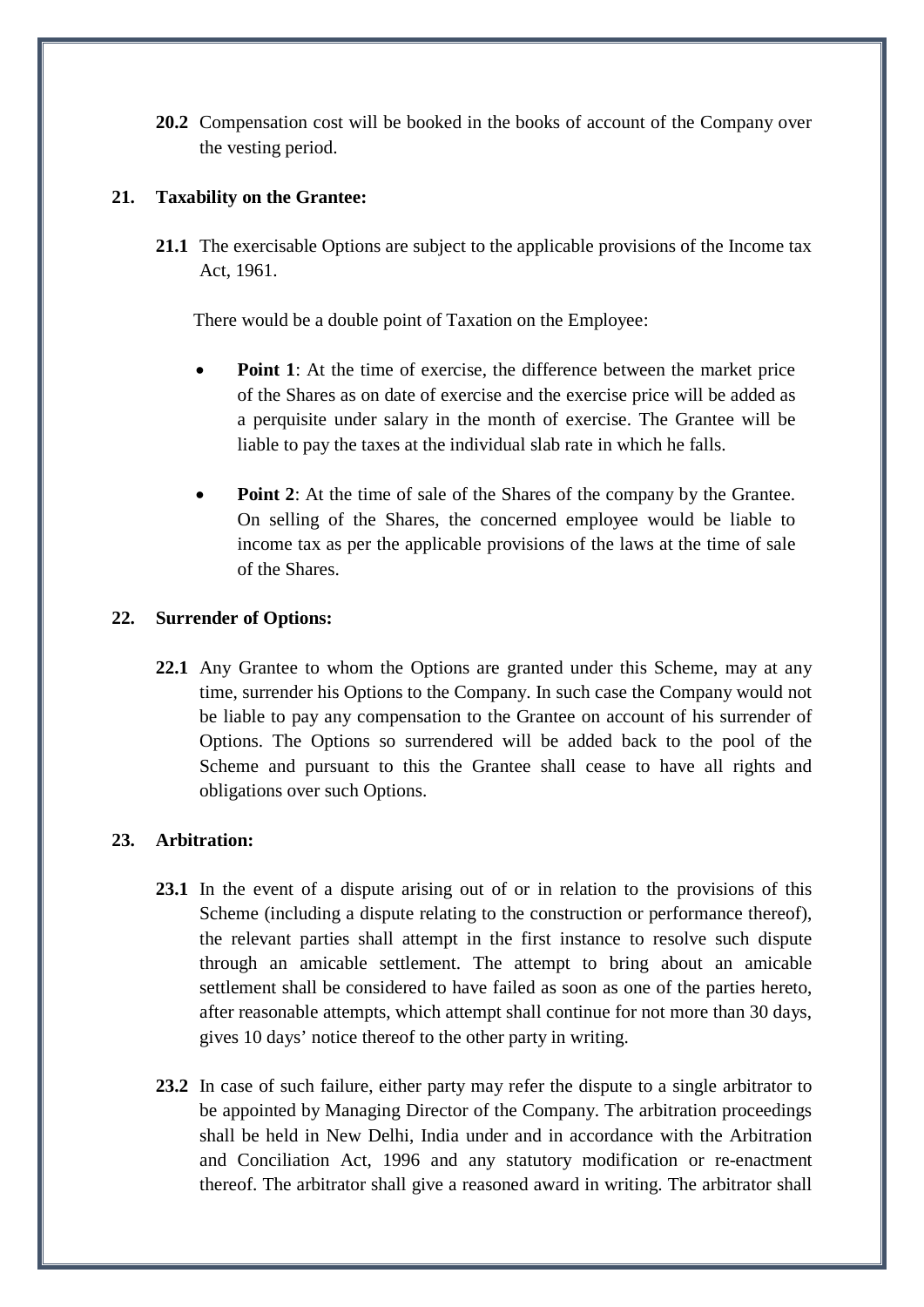also decide on the costs of the arbitration proceedings. The parties shall submit to the arbitrator's award and the award shall be enforceable in competent court of law at New Delhi, India.

#### **24. Governing Law:**

- **24.1** This Scheme and all related documents thereunder shall be governed by and construed in accordance with the SEBI (SBEB) Regulations and other applicable laws of India.
- **24.2** Any term of the Scheme that is contrary to the requirement of the SEBI (SBEB) Regulations or any other applicable laws shall not apply to the extent it is contrary.
- **24.3** The Courts at New Delhi shall have exclusive jurisdiction on any matter arising out of this Scheme.

#### **25. Regulatory Approvals:**

**25.1** The implementation of the Scheme, the Granting of any Options under the Scheme and the issuance of any Shares under this Scheme shall be subject to the procurement by the Company and the Grantee / Nominee / Legal Heirs of all approvals and permits, if any, required by any regulatory authorities having jurisdiction over the Scheme. The Grantee / Nominee / Legal Heirs under this Scheme will, if requested by the Committee / Company, provide such assurances and representations to the Company or the Committee, as the Committee may deem necessary or desirable to ensure compliance with all applicable legal and accounting requirements.

#### **26. Modification of Scheme:**

- **26.1** Subject to the applicable laws, the Committee may, at any time:
	- **26.1.1** Revoke, add to, alter, amend or vary all or any of the terms and conditions of the Scheme or all or any of the rights and obligations of the Grantee;
	- **26.1.2** Formulate various sets of special terms and conditions in addition to those set out herein, to apply to the specific Grantee or class or category of Grantees. Each of such sets of special terms and conditions shall be restricted in its application to those specific Grantee or class or category of such Grantees.
- **26.2** Any amendment, variation or modification under the Scheme shall not be prejudicial to the interest of the Grantees of the Company.